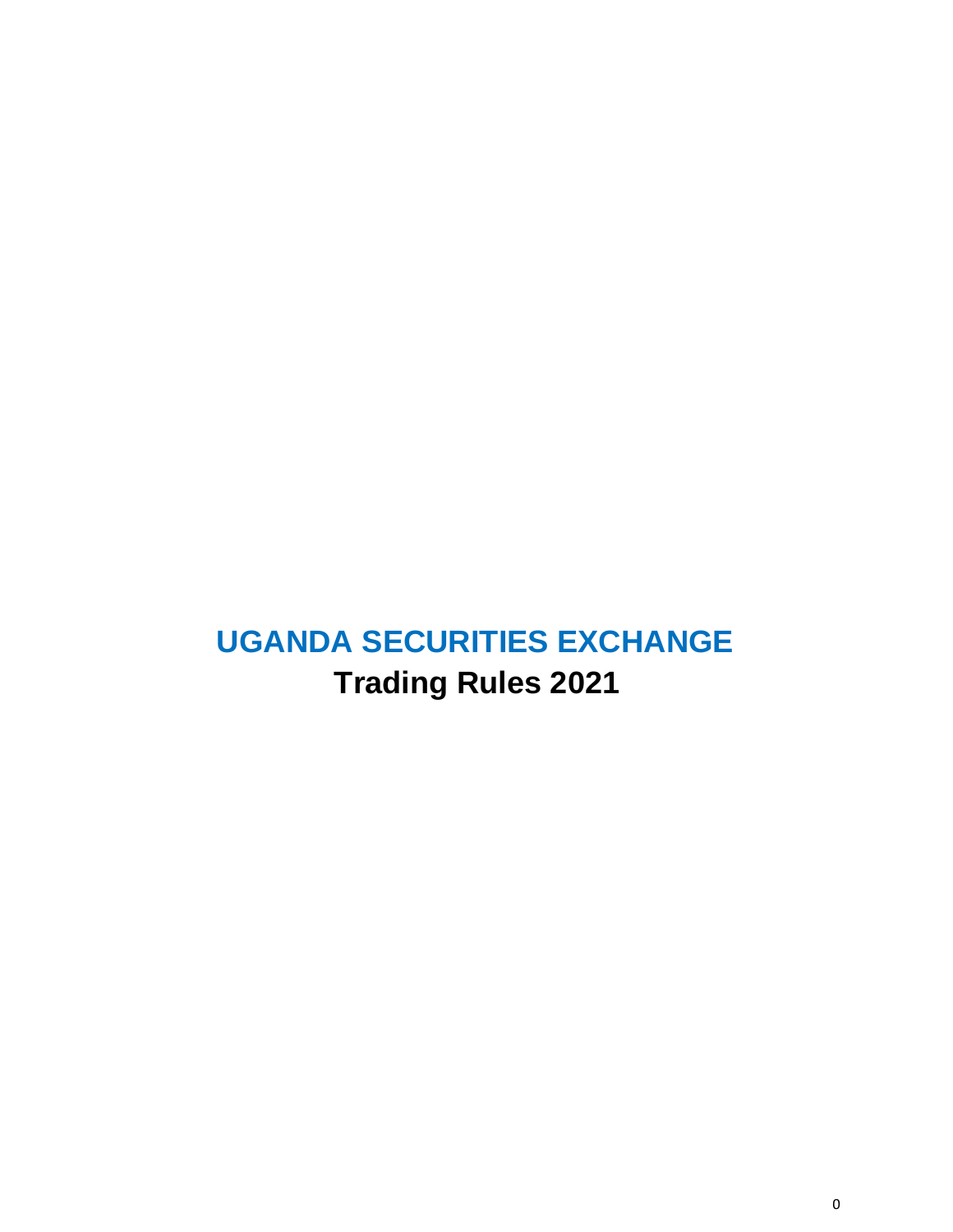#### **THE UGANDA SECURITIES EXCHANGE LIMITED TRADING RULES 2021**

# **ARRANGEMENT OF RULES**

**Rule**

# **PART I – APPLICATION AND DEFINITIONS**

- 1 Application.
- 2 Interpretation.
- 3 Definitions.

# **PART II – ACCESS TO THE ATS**

- 4. General access rules.
- 5. ATS remote trading.
- 6. ATS Access at the trading floor.
- 7. Conduct and dress code.

# **PART III – EQUITIES TRADING**

## **Markets and Boards**

- 8. Markets.
- 9. Main Investment Market Segment.
- 10. Growth Enterprise Market Segment.
- 11. The Normal Board.
- 12. Odd Lots Board.
- 13. Block Trade Transactions.
- 14. Special Transaction.

## **Trading Procedures**

- 15. Trading hours
- 16. Pre- Open.
- 17. Opening Auction.
- 18. Continuous Trading.
- 19. Closing Sessions.
- 20. Trade Amendments
- 21. Trading of Securities on "Ex" or "Cum Basis
- 22. Buying in and selling out procedures
- 23. Transfers
- 24. Private Transfers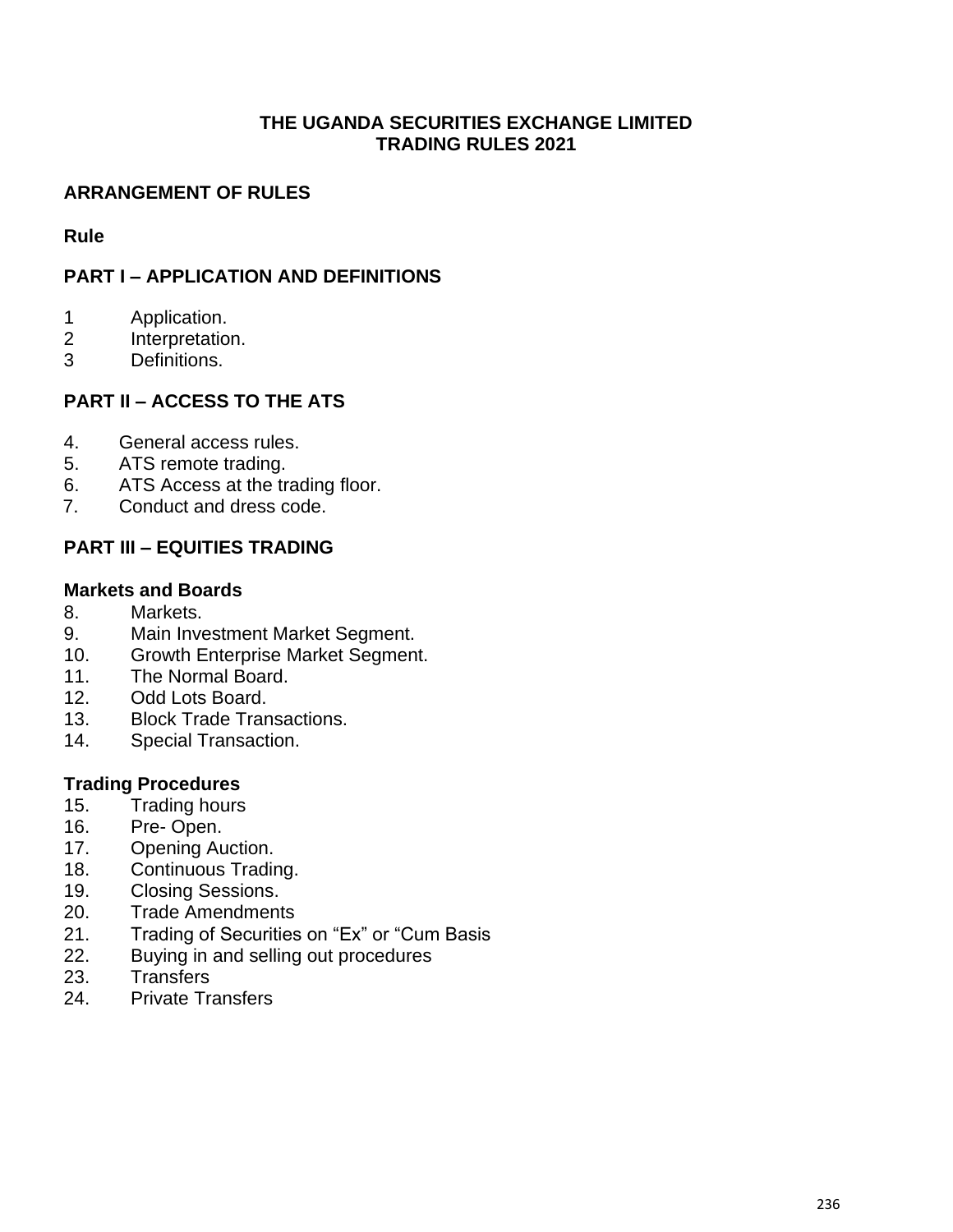## **Order Types and Qualifiers**

- 25. Types of orders.
- 26. Market Orders.
- 27. Limit Orders.
- 28. Qualifiers.
- 29. Fill or Kill (FOK).
- 30. Immediate Or Cancel (IOC).
- 31. Time in Force
- 32. Good Till Cancelled (GTC).
- 33. Good Till Day (GTD).
- 34. Day Order (DO).
- 35. No Qualifiers.
- 36. Disclosed/Hidden Quantity.
- 37. Minimum Fill.
- 38. Order input.
- 39. Matching of orders.
- 40. Reference price of a security.
- 41. Bidding Advance and dealing spreads.
- 42. Limits on bids and offers.
- 43. Price determination of a newly listed equity security.
- 44. Trading status of a security.
- 45. All or None (AON) Transactions

# **PART IV FIXED INCOME SECURITIES TRADING**

## **Fixed Income Securities Board and Trading**

- 46. Fixed Income Securities Board
- 47. Fixed Income Securities Trades
- 48. Trading Hours
- 49. Trading Sessions
- 50. Order Input
- 51. Matching of Orders
- 52. Order types and qualifiers
- 53. Reference price of a fixed Income security
- 54. Sell and buy backs
- 55. Cancellation or amendment of transactions

## **PART V – TRADING, MARKET AND SECURITY HALTS**

- 56. Trading halts.
- 57. Market halts.
- 58. Security halts.
- 59. Cancellation and Amendments of transactions.
- 60. Exclusion of liability.
- 61. Dispute resolution.
- 62. Official price list and other market information.
- 63. Actions by the Exchange
- 64. Announcements by Issuers during trading sessions
- 65. Repeal of USE Equities Trading Rules 2015 and Fixed Income Trading Rules 2016.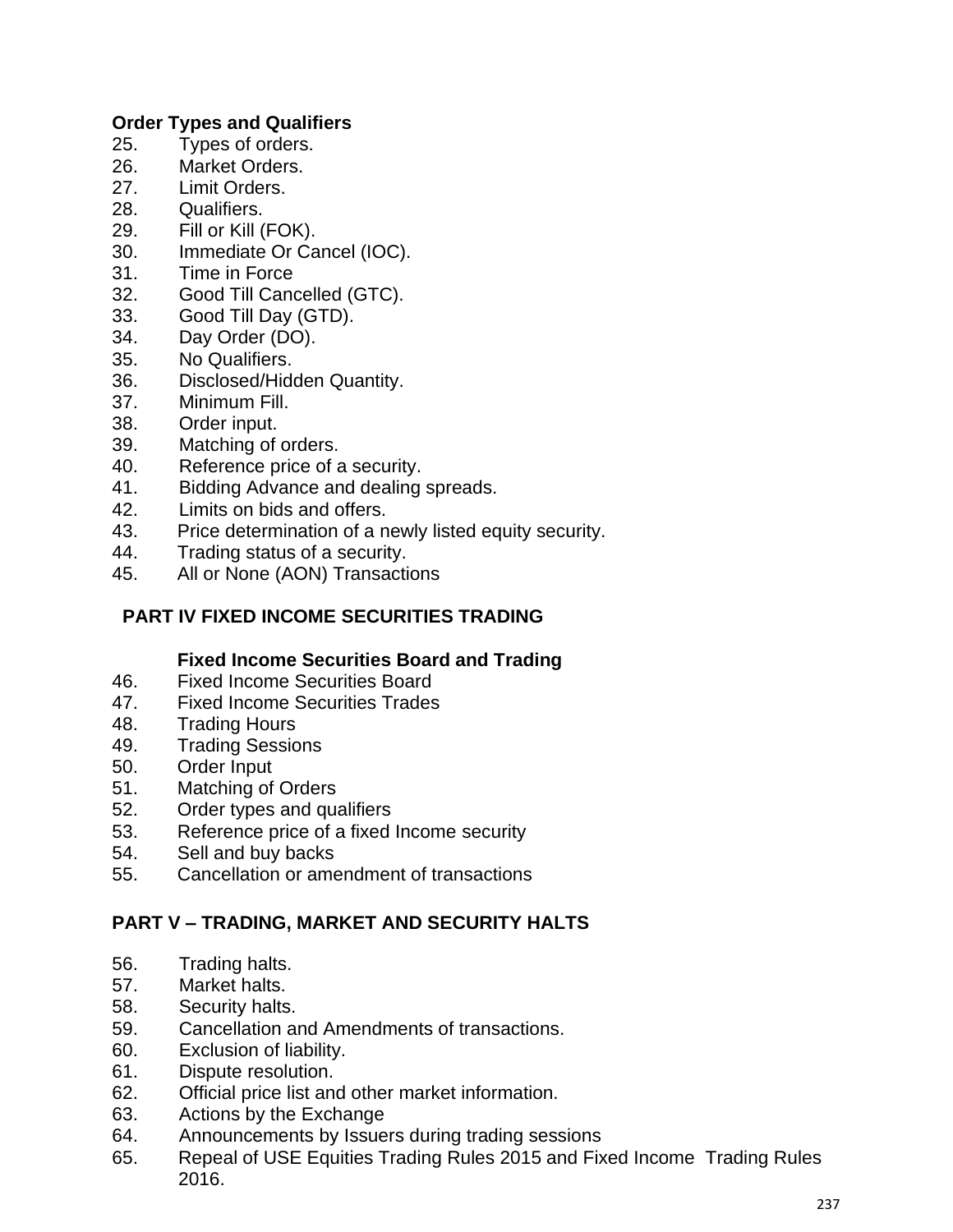# **UGANDA SECURITIES EXCHANGE TRADING RULES 2020**

# **PART I – APPLICATION AND DEFINITIONS**

## **1. Application**

- (1) These Rules form part of the Rules of the Uganda Securities Exchange
- (2) These Rules shall come into force on the date of approval from the Authority.
- (3) All listed securities admitted to the Main Investment Market Segment , Growth Enterprise Market Segment and Fixed Income Segments of the Exchange shall be traded in accordance with these Rules, through the Automated Trading System (ATS) unless otherwise specifically exempted by these rules or the Act.

## **2. Interpretation**

- (1) The terms, words and phrases defined in, and the provisions of the Capital Markets Authority Act, Cap 84, (as amended including the rules and regulations made under it), apply to these Rules.
- (2) Unless inconsistent with the context, the singular includes the plural and the use of either gender includes the other.
- (3) Headings shall be taken into account in the interpretation of the Rules.

#### **3. Definitions**

In these Rules, unless the context otherwise requires-

Exchange.

| "Act"          | Refers to the Capital Markets Authority Act (Cap. 84)<br>and the Regulations and Guidelines issued thereunder. |  |
|----------------|----------------------------------------------------------------------------------------------------------------|--|
| "All or        | Refers to a block trade for a fixed quantity of securities                                                     |  |
| None(AON)"     | which must be filled in its entirety simultaneously.                                                           |  |
| "Authority"    | Refers to the Capital Markets Authority.                                                                       |  |
| "Automated     | Refers to the software, hardware, communications and                                                           |  |
| <b>Trading</b> | network systems forming the electronic trading system for                                                      |  |
| System"        | the automatic matching of orders designated and approved                                                       |  |
| (ATS)          | by the Exchange for the trading of listed securities on the                                                    |  |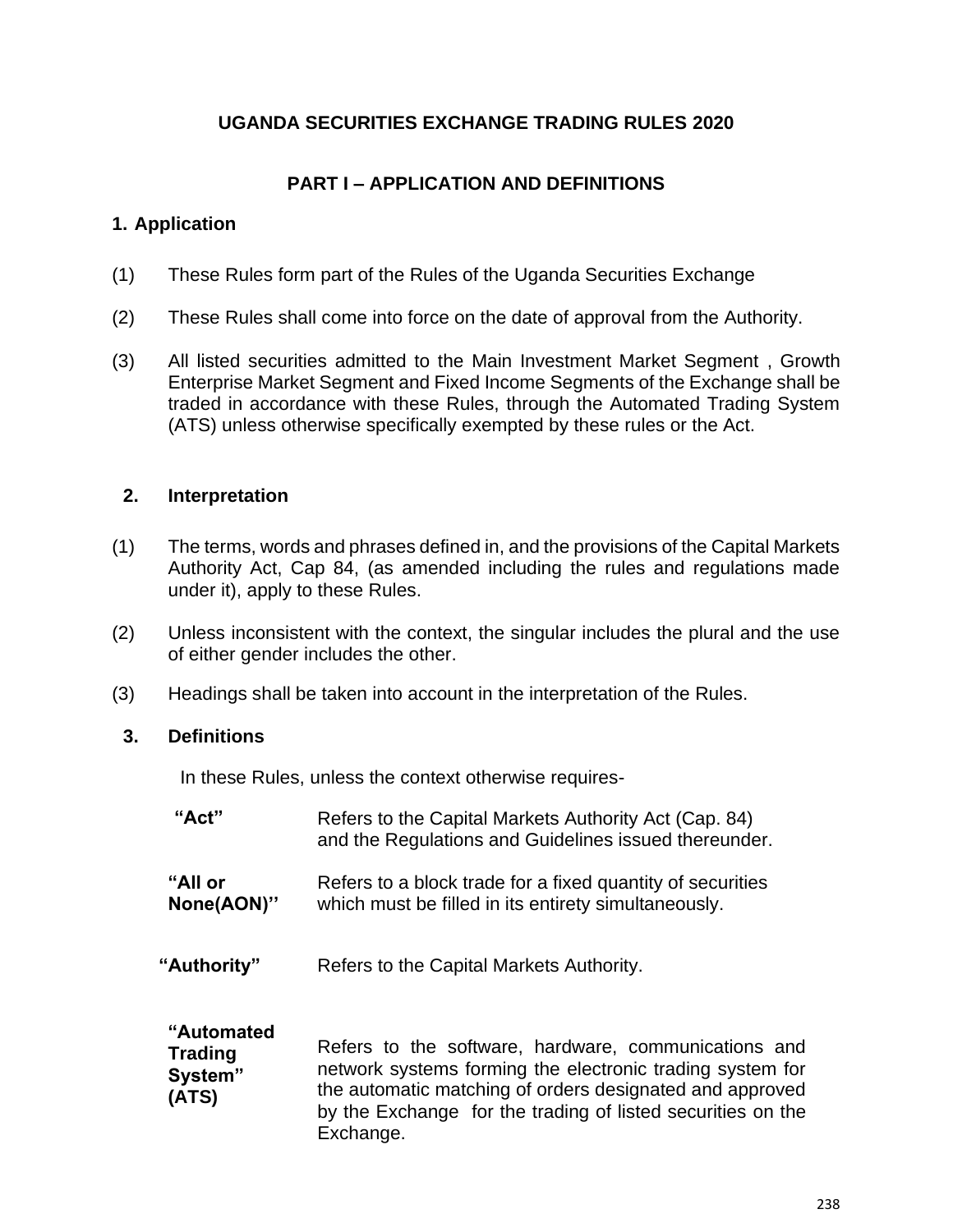| "ATS<br>Operator"            | Means an authorized Trading Participant's Representative<br>certified by the Exchange as an ATS Operator and having a<br>unique identification number. |  |
|------------------------------|--------------------------------------------------------------------------------------------------------------------------------------------------------|--|
| "Bank of<br>Uganda"          | Refers to the Central Bank of Uganda.                                                                                                                  |  |
| "Bidding<br>Advance"         | Refers to the allowable margins within which a trader may<br>move the price of a security up or down during trading.                                   |  |
| "Board<br>Lot"               | Means a standard number of shares or stocks determined<br>by the Exchange which can be traded on the market for a<br>particular board.                 |  |
| "Bond<br>reference<br>Price" | Bond reference price Means the last traded clean price of a<br>fixed income security                                                                   |  |
| "Chief<br><b>Executive</b>   | Refers to the Chief Executive Officer of the Exchange                                                                                                  |  |
| "Companies<br>Act"           | Refers to the Companies Act Cap No.1 of 2012.                                                                                                          |  |
| "Currency<br>point"          | One currency point is equivalent to Twenty Thousand Uganda<br>Shillings                                                                                |  |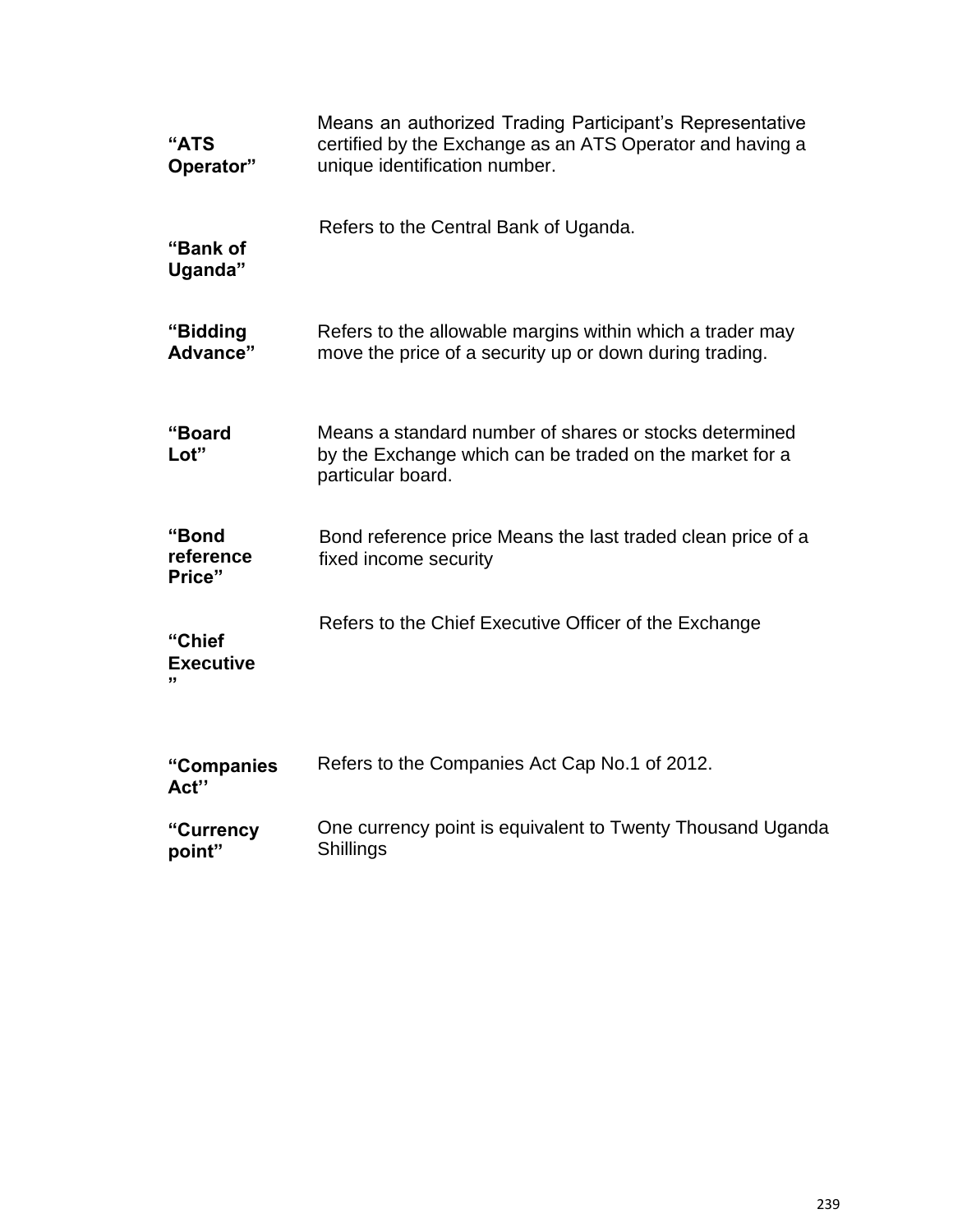| <b>Daily Trading</b><br><b>Summary</b><br><b>Schedule</b> | Means the schedule generated by the Exchange in which<br>all transactions dealt by a Trading Participant in a trading<br>session are recorded.                                                                        |
|-----------------------------------------------------------|-----------------------------------------------------------------------------------------------------------------------------------------------------------------------------------------------------------------------|
| "Day<br>Order(DO)<br>"                                    | Refers to an order qualifier that allows an order to remain<br>valid until the close of the trading session.                                                                                                          |
| "Days"                                                    | Means calendar days excluding Saturdays, Sundays and<br>public holidays.                                                                                                                                              |
| "Dealer"                                                  | Means a person who carries on the business of buying,<br>selling, dealing, trading, underwriting or retailing of<br>securities whether or not he carries on any other business.                                       |
| "Dealing<br><u>in</u><br>securities"                      | Means making or offering to make with any<br>person, or inducing or attempting to induce any<br>person to enter into or to offer to enter into-                                                                       |
|                                                           | a. any agreement for or with a view to acquiring, disposing<br>of, subscribing for or underwriting listed securities; or                                                                                              |
|                                                           | b. any agreement the purpose or intended purpose of which<br>is to secure a profit to any of the parties from the yield of<br>listed securities or by reference to fluctuations in the price<br>of listed securities. |
| "Dealing<br>Spread"                                       | Refers to the allowable margin within which the price of<br>a deal may move up or down during trading.                                                                                                                |
| "Dirty<br>Price"                                          | means the price of a coupon bond that includes the present<br>value of all future cash flows, including interest accruing on the<br>next coupon payment                                                               |
| "EAT"                                                     | <b>Means East African Standard Time</b>                                                                                                                                                                               |
| "Equity<br><b>Reference</b><br>Price"                     | Means the price calculated and used to establish the<br>opening price of a listed equity security.                                                                                                                    |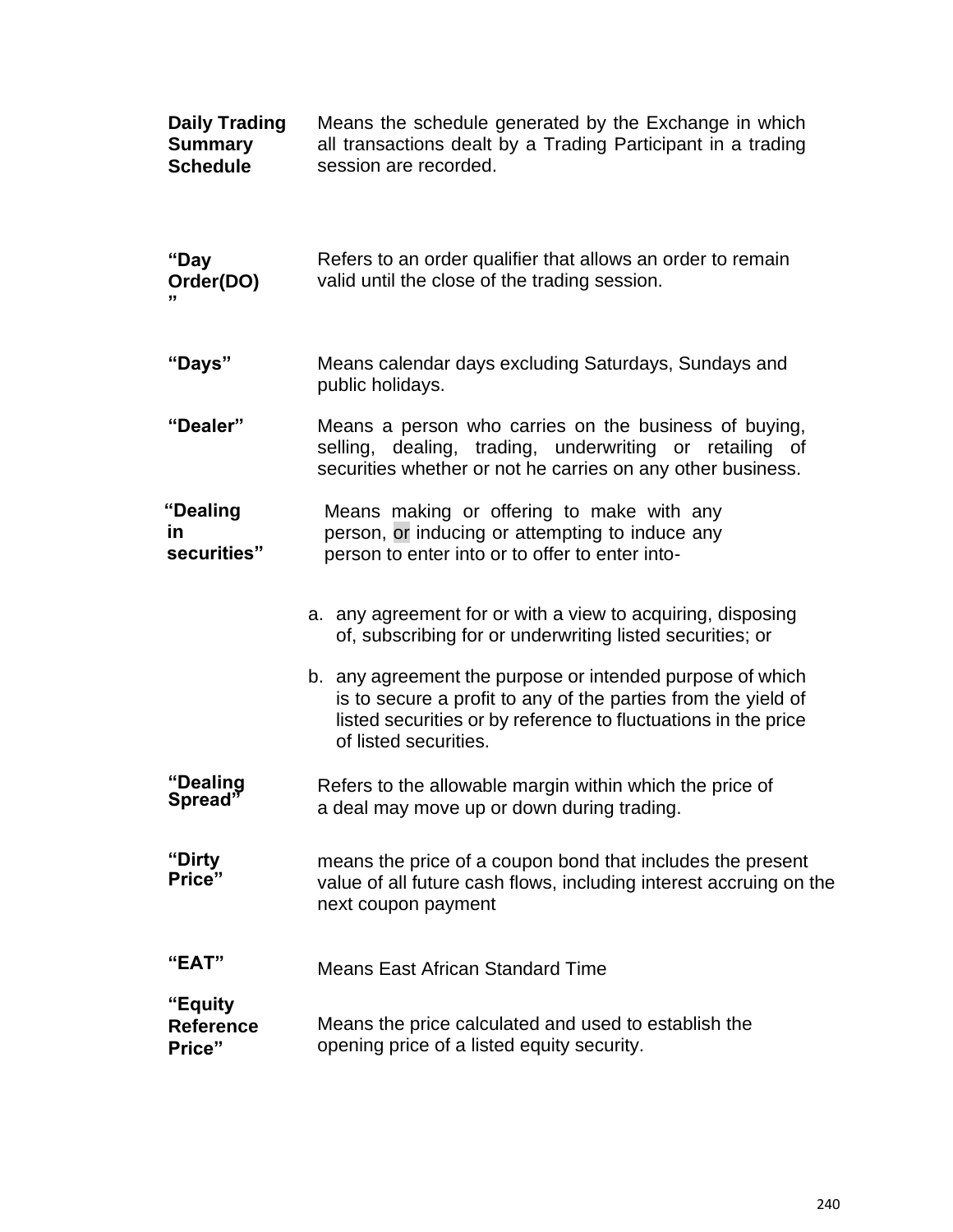| "Equity<br>Security"                                | refers to:                                                                                                                                                                          |
|-----------------------------------------------------|-------------------------------------------------------------------------------------------------------------------------------------------------------------------------------------|
|                                                     | a. a share, stock or other security representing a unit of<br>ownership in the<br>capital of a body corporate;<br>any right, warrant, option or futures in respect of<br>shares; or |
|                                                     | b. any unit, interest or share offered under a collective<br>investment scheme.                                                                                                     |
| "Exchange"                                          | Means the Uganda Securities Exchange Limited                                                                                                                                        |
| "Exchange<br><b>Trading</b><br><b>Workstations"</b> | Refers to the Trading Workstations placed on the<br>Trading Floor for use by Trading Participants during an<br><b>ATS Trading Session</b>                                           |
| "Expire"                                            | Refers to a situation where an order input in the ATS is<br>terminated or ceases to be valid                                                                                        |
| "Fixed Income<br>Security"                          | Refers to:<br>a. a debenture or bond issued or proposed to be<br>issued by a government or local authority or<br>b. debentures, bonds or notes to be issued by a body<br>corporate  |
| "GEMS"                                              | Refers to the Growth Enterprise Market Segment of the<br>Exchange                                                                                                                   |
| "Good Till<br><b>Cancelled</b><br>$(GTC)$ "         | Refers to an order qualifier that allows an order to remain<br>valid till cancelled on a specified date.                                                                            |
| "Good Till<br>Day(GTD)"                             | Refers to an order qualifier that allows the order to remain<br>valid for a fixed number of days.                                                                                   |
| "Government<br><b>Bonds</b><br>Dealer"              | Refers to a Trading Participant who is authorized by the<br>Exchange to trade in Government securities                                                                              |
| "Institutional<br>Investor"                         | Means a non-retail investors conducting investment<br>business.                                                                                                                     |
| "Issuer"                                            | Means an entity that is quoted or listed on the Exchange.                                                                                                                           |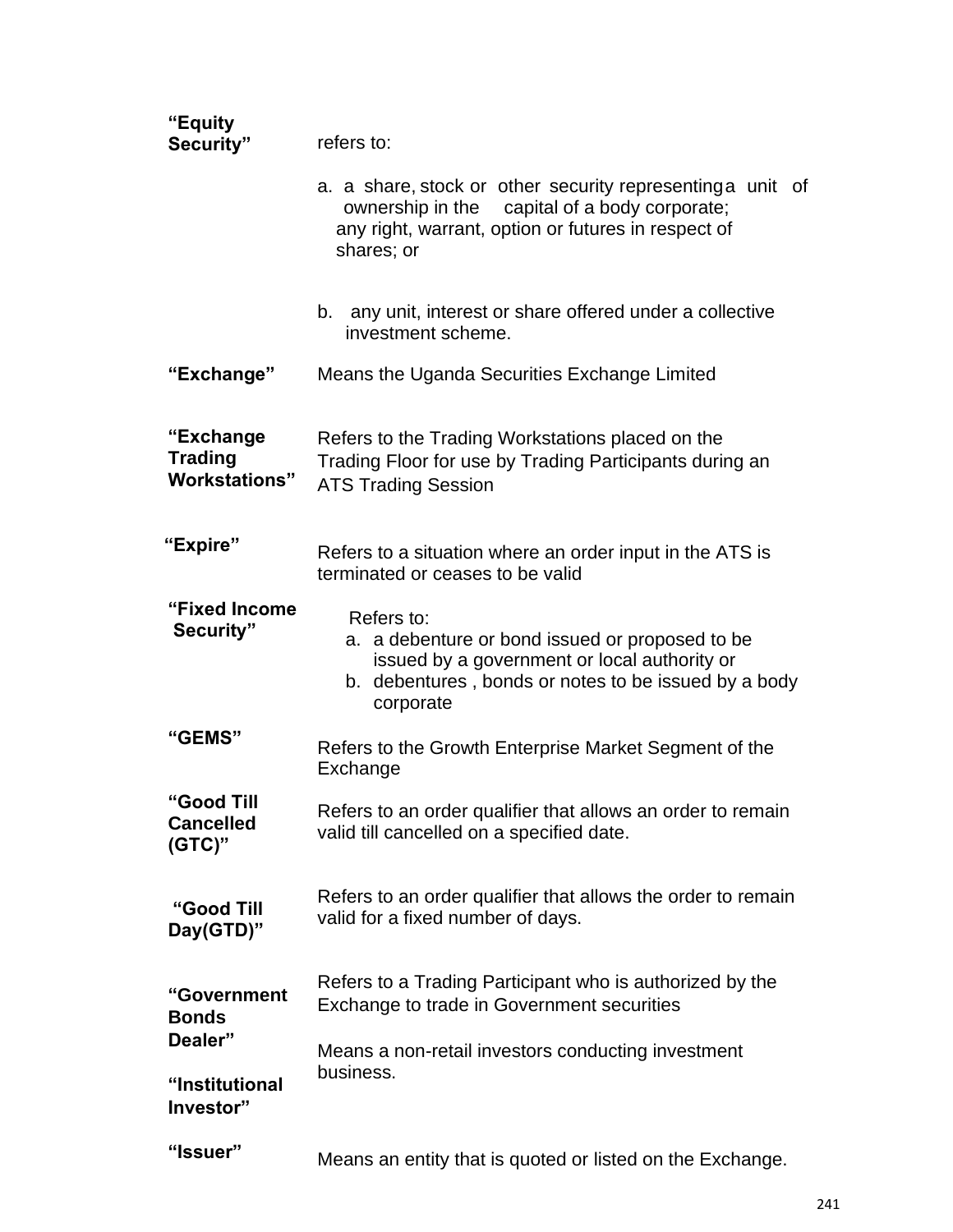| "Immediate or<br>Cancel (IOC)"                               | Refers to an order qualifier that requires the immediate purchase or<br>sale for the whole or part of the specified quantity at the specified<br>or better price                                                                                                                                                                                                                                                                                                                                                                                                                                                                                                                                                                                                                                                                                                                                                                                                                                                                                                                                                                                                                            |
|--------------------------------------------------------------|---------------------------------------------------------------------------------------------------------------------------------------------------------------------------------------------------------------------------------------------------------------------------------------------------------------------------------------------------------------------------------------------------------------------------------------------------------------------------------------------------------------------------------------------------------------------------------------------------------------------------------------------------------------------------------------------------------------------------------------------------------------------------------------------------------------------------------------------------------------------------------------------------------------------------------------------------------------------------------------------------------------------------------------------------------------------------------------------------------------------------------------------------------------------------------------------|
| "IT Help Desk"                                               | Refers to the function in the Information Systems Department of<br>the Exchange dedicated to providing support to Trading<br>Participants accessing the ATS through the Trading Console                                                                                                                                                                                                                                                                                                                                                                                                                                                                                                                                                                                                                                                                                                                                                                                                                                                                                                                                                                                                     |
| "Limit Order"                                                | Refers to an order for an equity security for which a price has been<br>specified                                                                                                                                                                                                                                                                                                                                                                                                                                                                                                                                                                                                                                                                                                                                                                                                                                                                                                                                                                                                                                                                                                           |
| "Listed"                                                     | Means admitted either to the Main Investment Market Segment.                                                                                                                                                                                                                                                                                                                                                                                                                                                                                                                                                                                                                                                                                                                                                                                                                                                                                                                                                                                                                                                                                                                                |
| "Lot"                                                        | Means the number of securities comprising an order.                                                                                                                                                                                                                                                                                                                                                                                                                                                                                                                                                                                                                                                                                                                                                                                                                                                                                                                                                                                                                                                                                                                                         |
| "Market Halt"                                                | Means the stopping of trading in all listed securities during a<br>trading session.                                                                                                                                                                                                                                                                                                                                                                                                                                                                                                                                                                                                                                                                                                                                                                                                                                                                                                                                                                                                                                                                                                         |
| "Market Order"                                               | Means a separate segment of the official list established by the<br>Exchange, with the approval of the Authority, with respect to<br>listings of securities for which specific eligibility and disclosure<br>requirements are prescribed.                                                                                                                                                                                                                                                                                                                                                                                                                                                                                                                                                                                                                                                                                                                                                                                                                                                                                                                                                   |
| "Market Segment"<br><b>Material issuer's</b><br>Information" | Refers to any information that may affect the price of an Refers to<br>any information that may affect the price of securities or influence<br>investment decisions and includes but is not limited to information<br>$on -$<br>a merger, acquisition or joint venture;<br>(a)<br>(b) a block split or stock dividend;<br>(c)earnings and dividends of an unusual nature;<br>(d) the acquisition or loss of a significant contract<br>(e) a significant new product or discovery;<br>(f) a change in control or significant change in management;<br>(g) a call of securities for redemption;<br>(h) the public or private sale of a significant amount of<br>additional securities;<br>(i) the purchase or sale of a significant asset;<br>(j) a significant labour dispute;<br>(k) a significant law suit against the issuer;<br>(I) establishment of a programme to make purchases of the issuers<br>own shares<br>(m) a tender offer for another issuer's securities;<br>(n) significant alteration of the memorandum and articles of<br>association of the Issuer; or<br>(o) any other peculiar circumstances that may prevail with<br>respect to the issuer or the relevant industry. |
| "MIMS"                                                       | Refers to the Main Investment Market Segment of the Exchange.                                                                                                                                                                                                                                                                                                                                                                                                                                                                                                                                                                                                                                                                                                                                                                                                                                                                                                                                                                                                                                                                                                                               |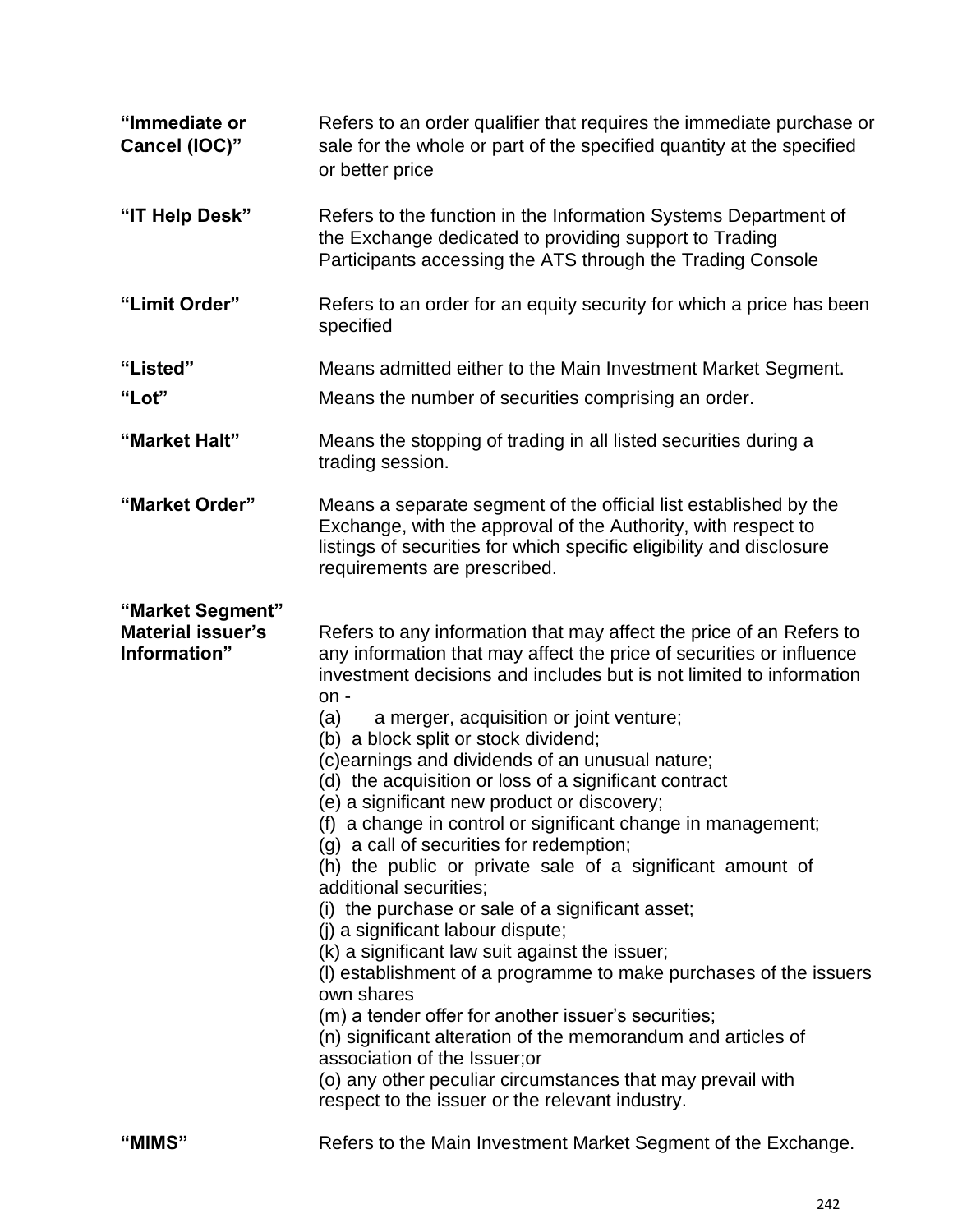| "Odd Lot"                      | Refers to a lot comprising less than 100 shares.                                                                                                                                                                                                                      |  |
|--------------------------------|-----------------------------------------------------------------------------------------------------------------------------------------------------------------------------------------------------------------------------------------------------------------------|--|
|                                |                                                                                                                                                                                                                                                                       |  |
| "Odd Lots Board"               | Refers to the designated board in the ATS for trading of odd<br>lots.                                                                                                                                                                                                 |  |
| "Official List"                | Means a list specifying all securities which have been<br>admitted to listing on any of the market segments of the<br>Exchange                                                                                                                                        |  |
| "Order"                        | Means electronic instructions by a client to a stockbroker as<br>to the security name, quantity, price or price limits and<br>validity of instructions and for the purposes of these rules<br>means a verified order entered in the ATS to buy or sell<br>securities. |  |
| "Order Book/ Central Operators | Means the electronic record in the ATS of the sequential<br>list of unexecuted orders entered by the Registered ATS                                                                                                                                                   |  |
| "Order ID"                     | Is a unique number generated by the ATS that identifies an<br>order.                                                                                                                                                                                                  |  |
| "Par value"                    | Means the nominal value of a fixed Income security or the<br>price at which it will be redeemed                                                                                                                                                                       |  |
| "Remote Trading"               | Refers to the trading under the ATS that takes place away<br>from the trading floor using the trading console                                                                                                                                                         |  |
| "Rules"                        | Refers to the rules of the Exchange currently in force as<br>approved by the Authority                                                                                                                                                                                |  |
| "SCD"                          | Refers to the Securities Central Depository established.<br>under the Securities Central Depository Act of 2009.                                                                                                                                                      |  |
| "SCD Account"                  | Means an account established by the Securities Central<br>Depository. For deposit or for the recording of book-entry<br>securities and cash balances, in respect of dealings in<br>securities by the depositor                                                        |  |
| "SCD Rules 2009"               | Refers to the rules made by the Exchange for the operation<br>of the SCD.                                                                                                                                                                                             |  |
|                                |                                                                                                                                                                                                                                                                       |  |

**"Secondary Listing"** Refers to a security that is listed in the first instance on another market and is subsequently listed on the Official List of the Exchange .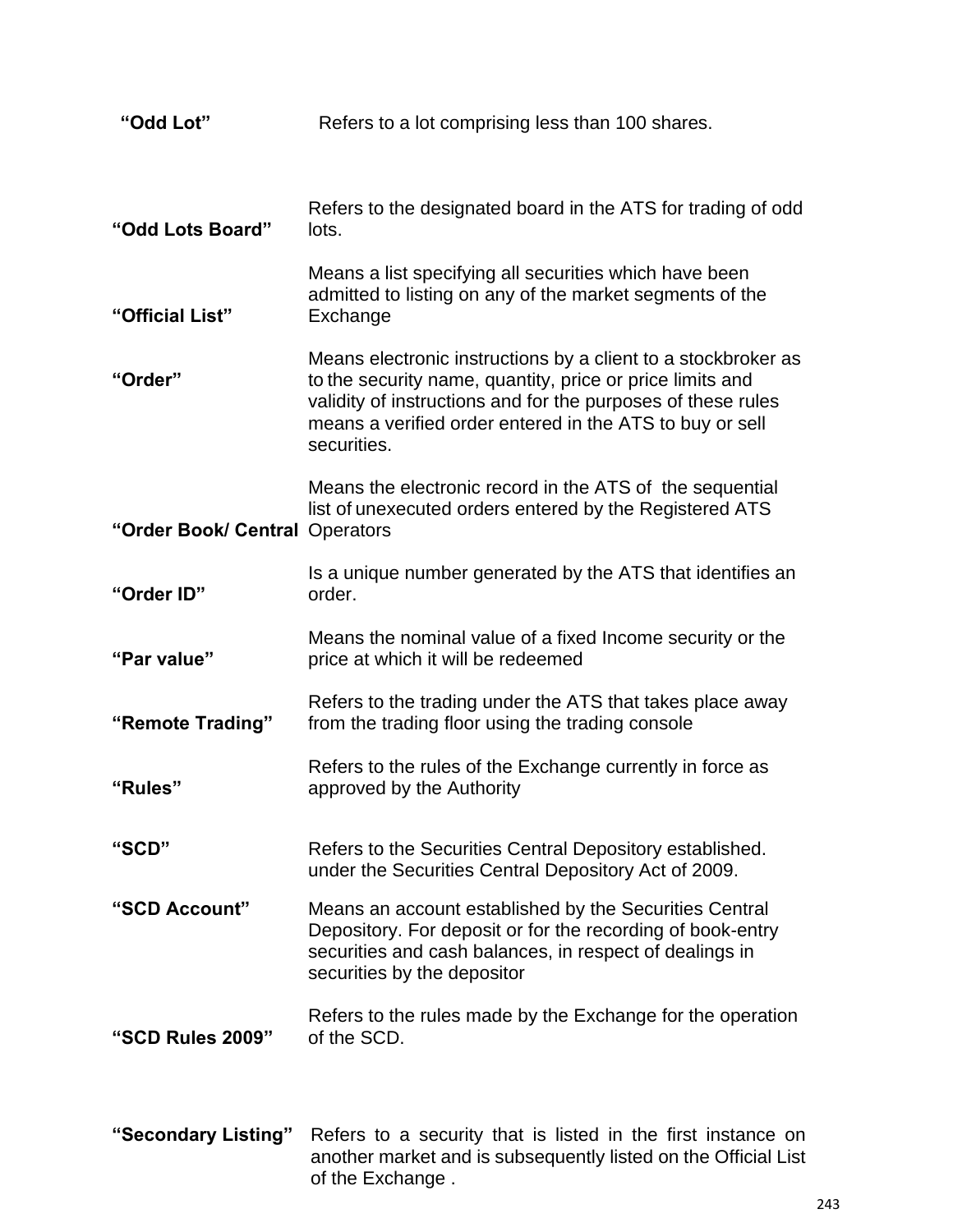| "Securities"      | Means                                                                                                                                                                                                                                                              |  |
|-------------------|--------------------------------------------------------------------------------------------------------------------------------------------------------------------------------------------------------------------------------------------------------------------|--|
|                   | a. debenture or bonds issued or proposed to be issued by a                                                                                                                                                                                                         |  |
|                   | government<br>b. debentures, shares, bonds or notes issued or proposed<br>to be issued by a body corporate                                                                                                                                                         |  |
|                   | c. any right, warrant, option or future in respect of any<br>debentures, shares and bonds, notes, depository<br>receipts or in respect of commodities or derivatives; or                                                                                           |  |
|                   | d. units, interest or share offered under a collective<br>investment scheme;                                                                                                                                                                                       |  |
|                   | e. or investment contracts<br>f.<br>any financial instruments, commonly known as securities                                                                                                                                                                        |  |
|                   | , but doesn't include;<br><b>Bills of Exchange</b>                                                                                                                                                                                                                 |  |
|                   | Promissory notes or<br>$\bullet$<br>Certificates of deposit issued by bank or financial<br>$\bullet$<br>institution licensed under the Financial Institutions<br>Act, 2004                                                                                         |  |
|                   | g. Any other instrument prescribed by the authority to be a<br>security                                                                                                                                                                                            |  |
| "Settlement"      | Refers to the fulfillment of the obligation arising from a<br>purchase or sell of a security, specifically payment of<br>purchase price by the buyer to the seller and transfer of<br>securities by the seller to the buyer                                        |  |
| "System Failure"  | Refers to equipment breakdown or the breakdown,<br>interruption, suspension, termination or failure or defect in<br>any system (hardware or software), including but not limited<br>to any trading system, or service rendered by or on behalf<br>of the Exchange. |  |
| "T"               |                                                                                                                                                                                                                                                                    |  |
| "T+"              | When used in reference to a transaction is the day a<br>transaction is effected in the ATS.                                                                                                                                                                        |  |
| "Trading Console" | Denotes the number of business days after the day on which<br>the transaction is effected in the ATS.                                                                                                                                                              |  |
| "Trading Floor"   | Means Trading Stations registered with the Exchange for<br>use by Trading Participants for remote trading.                                                                                                                                                         |  |
|                   |                                                                                                                                                                                                                                                                    |  |
| "Trading Halt"    | Means a market halt or a security halt.                                                                                                                                                                                                                            |  |
| "Trading Manager" | Refers to any place designated and operated by the<br>Exchange as such.                                                                                                                                                                                            |  |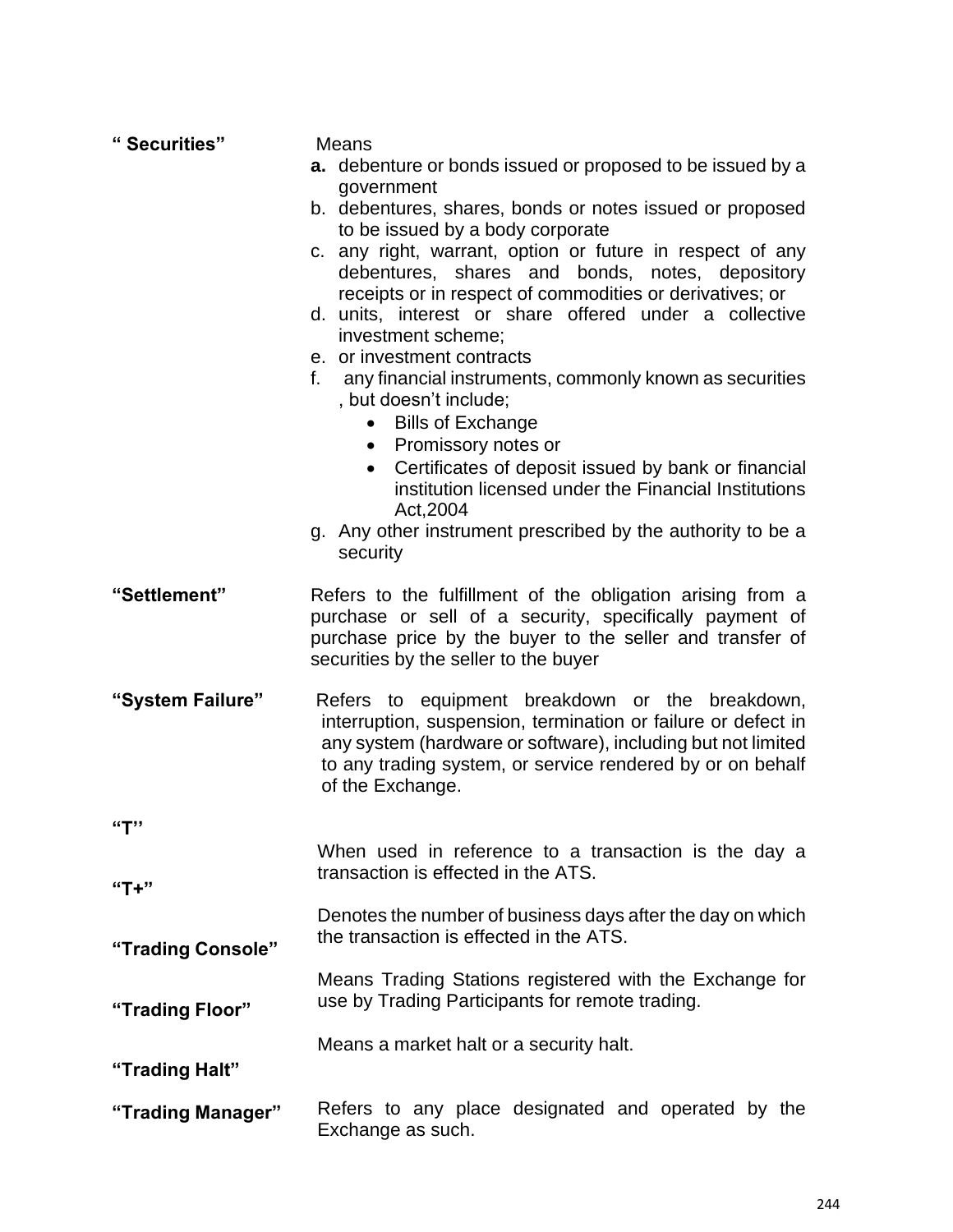| Means an officer<br>of the Exchange<br>by such or similar<br>title so called. | Refers to a body corporate licensed by the Authority as a<br>broker/dealer and approved by the Exchange to carry on the                                                                                                                                                                                       |  |
|-------------------------------------------------------------------------------|---------------------------------------------------------------------------------------------------------------------------------------------------------------------------------------------------------------------------------------------------------------------------------------------------------------|--|
| "Trading<br><b>Participant</b>                                                | business of buying or selling of securities as an agent of<br>investors, in return for a commission or on their own behalf.                                                                                                                                                                                   |  |
| "Trading<br>Participant's<br>Representative<br>,,                             | Means a representative of any person licensed by the<br>Authority who is in the employment of a Trading Participant<br>and who plays a critical role in the company, and includes a<br>trader, director, general manager, analyst, or any other<br>person employed by the licensee who plays a critical role. |  |
| "Trading<br>Session"                                                          | Means the hours during which trades may be entered into<br>and matched through the ATS as specified in these rules.                                                                                                                                                                                           |  |
| "Transaction"                                                                 | Means the matching and execution of a buy and a sell order.                                                                                                                                                                                                                                                   |  |
| "Unit"                                                                        | Means the minimum tradeable quantity which shall be<br>UGX 100,000 (One hundred Thousand Shillings)                                                                                                                                                                                                           |  |
| "Validation"                                                                  | Refers to a process carried out by the ATS prior to the<br>acceptance of an order in the ATS.                                                                                                                                                                                                                 |  |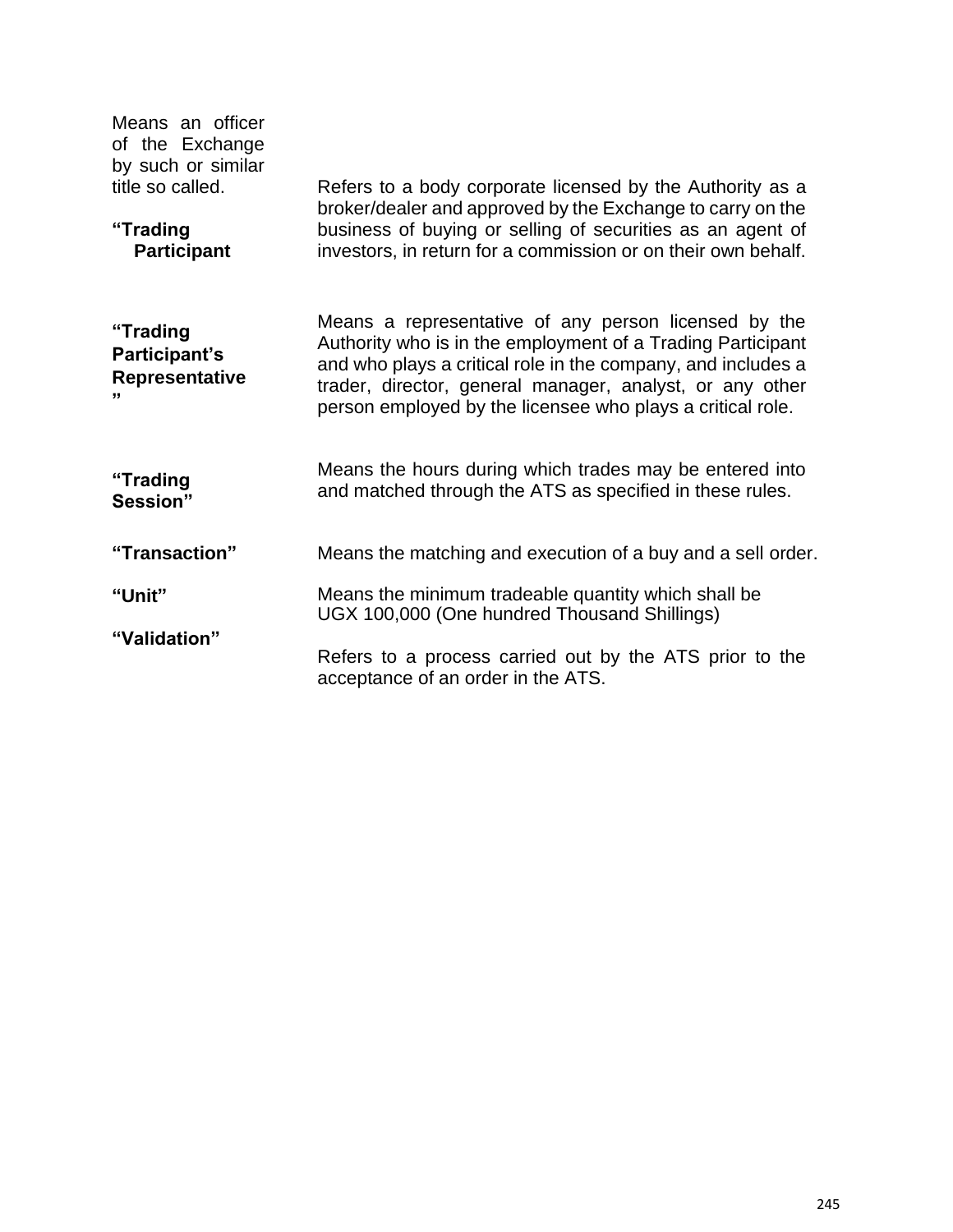# **PART II – ACCESS TO THE ATS**

#### **4. Access to the ATS**

- (1) The Exchange operates an Automated Trading System (ATS) which is designated to match and buy sell orders entered into a central electronic order book by Authorised Trading Participants under the supervision of the Exchange; and which shall be the Primary Trading Platform of the Exchange.
- (2) Access to the ATS shall unless otherwise approved by the Exchange:
	- (a) be through the Trading Console by an authorised ATS Operator who shall be a Trading Participant representative
	- (b) Officers of the Exchange and the Authority may also be granted access to the ATS using unique personal identification user name and codes provided by the Exchange for administrative and oversight purposes respectively.
- (3) Each Trading Participant shall at all times strictly comply with the Rules of the Exchange and any guidelines, manuals and instructions as may from time to time be issued by the Exchange in relation to ATS Trading.
- (4) The Exchange shall have the discretion to deny any Trading Participant and or Trading Participants representative access to the ATS if they are in breach of these Trading Rules.
- (5) Each Trading Participant shall inform the Exchange of its designated ATS Operators and shall immediately inform the Exchange of any changes thereto.
- (6) Each designated ATS Operator shall access the ATS using a unique personal identification user name and code provided by the Exchange.
- (7) Trading Participants shall be liable for any loss that may arise in the event that their Trading Console is accessed by unauthorized persons to input orders in the ATS and which shall be the Primary Trading platform of the Exchange.
- (8) Where a Trading Participant intends to connect to the ATS whether directly or indirectly, any device, equipment or facility for any purpose whatsoever, such Trading Participant must receive written approval from the Exchange.
- (9) A Trading Participant who is unable to update or remove orders from the ATS or unable to access the ATS through its designated Trading Console shall immediately notify the
- (10) Exchange. The notification shall be directed to the Exchange's Chief Executive, Trading Manager, Head of Information Systems and/or the IT Help Desk by telephone and in writing, by electronic mail or by facsimile.
- (11) The Exchange shall within fifteen (15) minutes provide an alternative terminal to a Trading Participant upon receipt of notification under rule 4(8).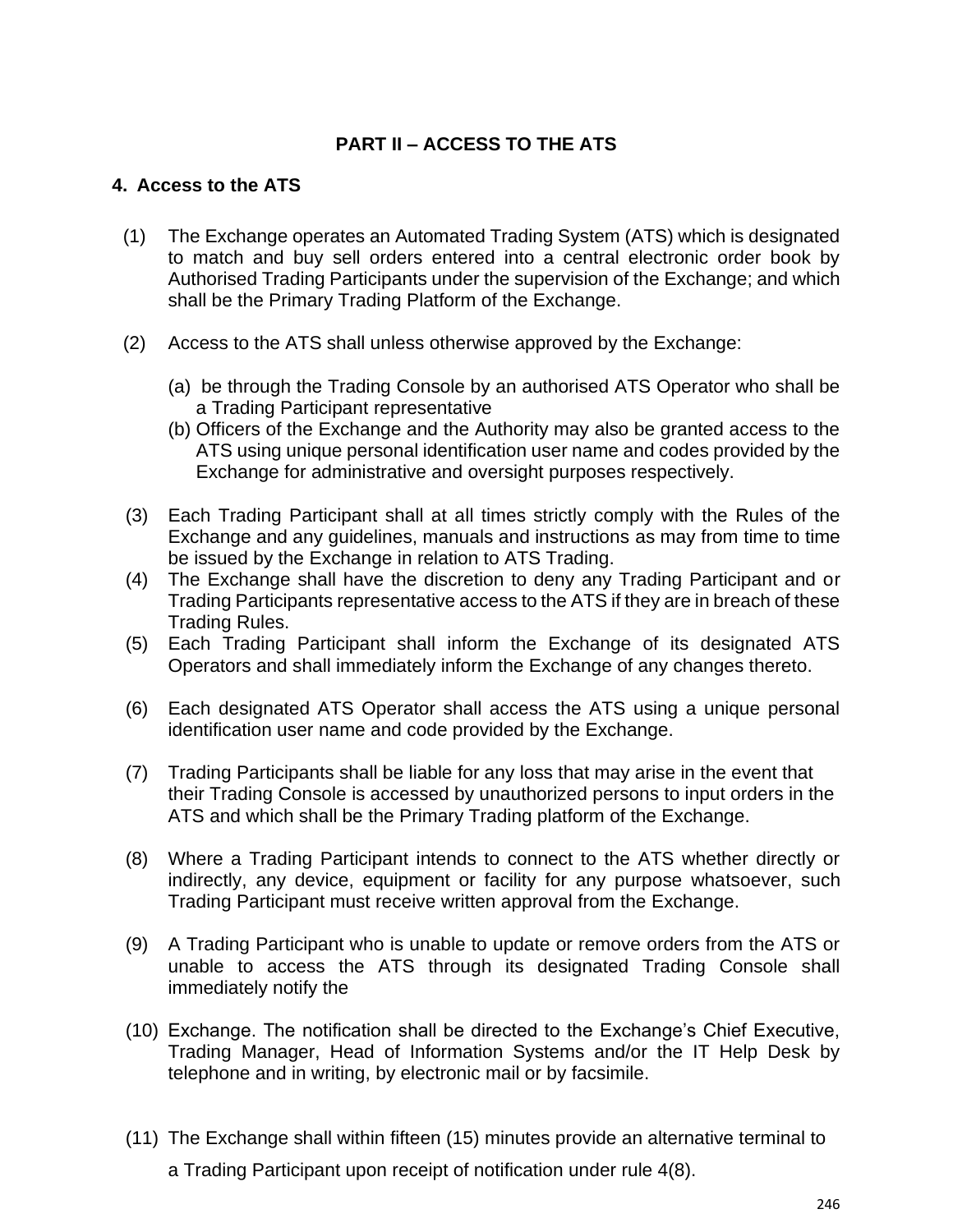(12) A Trading Participant who has notified the Exchange of its inability to update or remove orders from the ATS or to access the ATS may request the Exchange to update or remove its orders from the ATS. Such instruction shall be confirmed in writing immediately thereafter but in any event no later than the end of the trading session.

## **5. ATS Remote Access**

- (1) Trading Participants may participate in trading on the Exchange via Remote Trading.
- (2) Trading Participants shall be responsible and bear all costs for providing, connecting and maintaining the Trading Console.
- (3) The Exchange shall give each Trading Participant access to the ATS through the Trading Console and shall give the required specifications and software for connectivity to the ATS.
- (4) Trading Participants shall not in any form or fashion modify the Trading Console without prior approval of the Exchange.
- (5) Remote trading can only be conducted by an ATS Operator.

#### **6. ATS Access at the Trading Floor**

- (1) Each Trading Participant shall be granted access to the ATS through a Trading Console located on the Trading Floor.
- (2) The Exchange shall assign each Trading Participant a designated Trading Console on the Trading Floor through which the Trading Participant's designated ATS Operators shall access the ATS.
- (3) Unauthorized persons shall not be permitted onto the Trading Floor.
- (4) Authorized persons shall include Trading Participants' representatives, ATS Operators, officers of the Exchange, officers of the SCD, officers of the Authority, and any persons authorised by the Chief Executive or Trading Manager.
- (5) ATS Operators shall at all times strictly comply with the Rules of the Exchange and any guidelines, manuals and or instructions as may from time to time be issued by the Exchange in relation to the ATS Floor Sessions.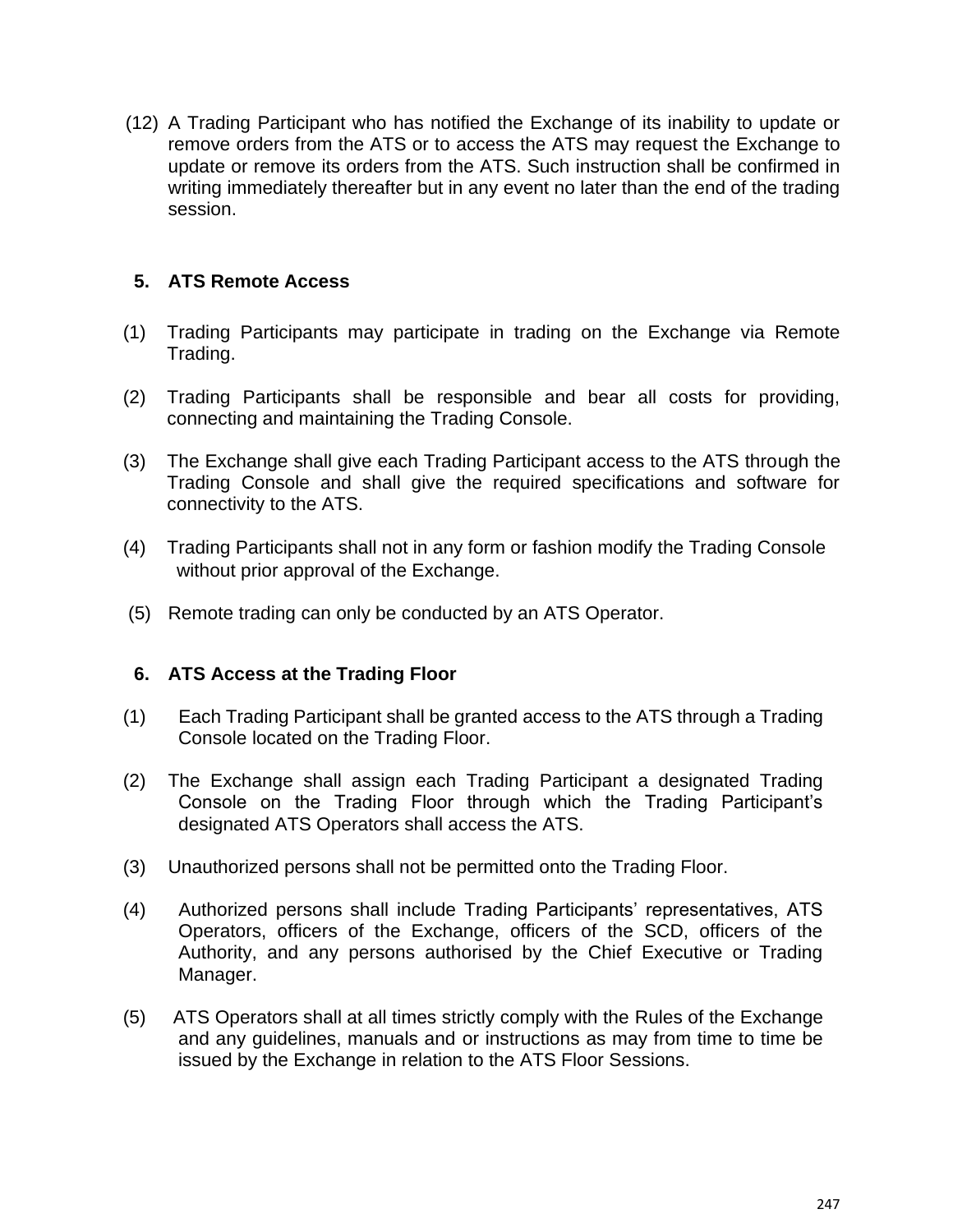## **7. Conduct and Dress Code**

- (1) All persons on the Trading Floor shall be expected to conduct themselves in a respectable and responsible manner.
- (2) All persons on the Trading Floor shall be well groomed and the permitted dress code shall be formal.
- (3) USE Trading Floor Personnel shall wear green jackets while on the Trading Floor.
- (4) ATS Operators shall wear red jackets while on the Trading Floor.
- (5) SCD officers, Officers of the Authority and all authorised persons shall wear identification badges while on the Trading Floor.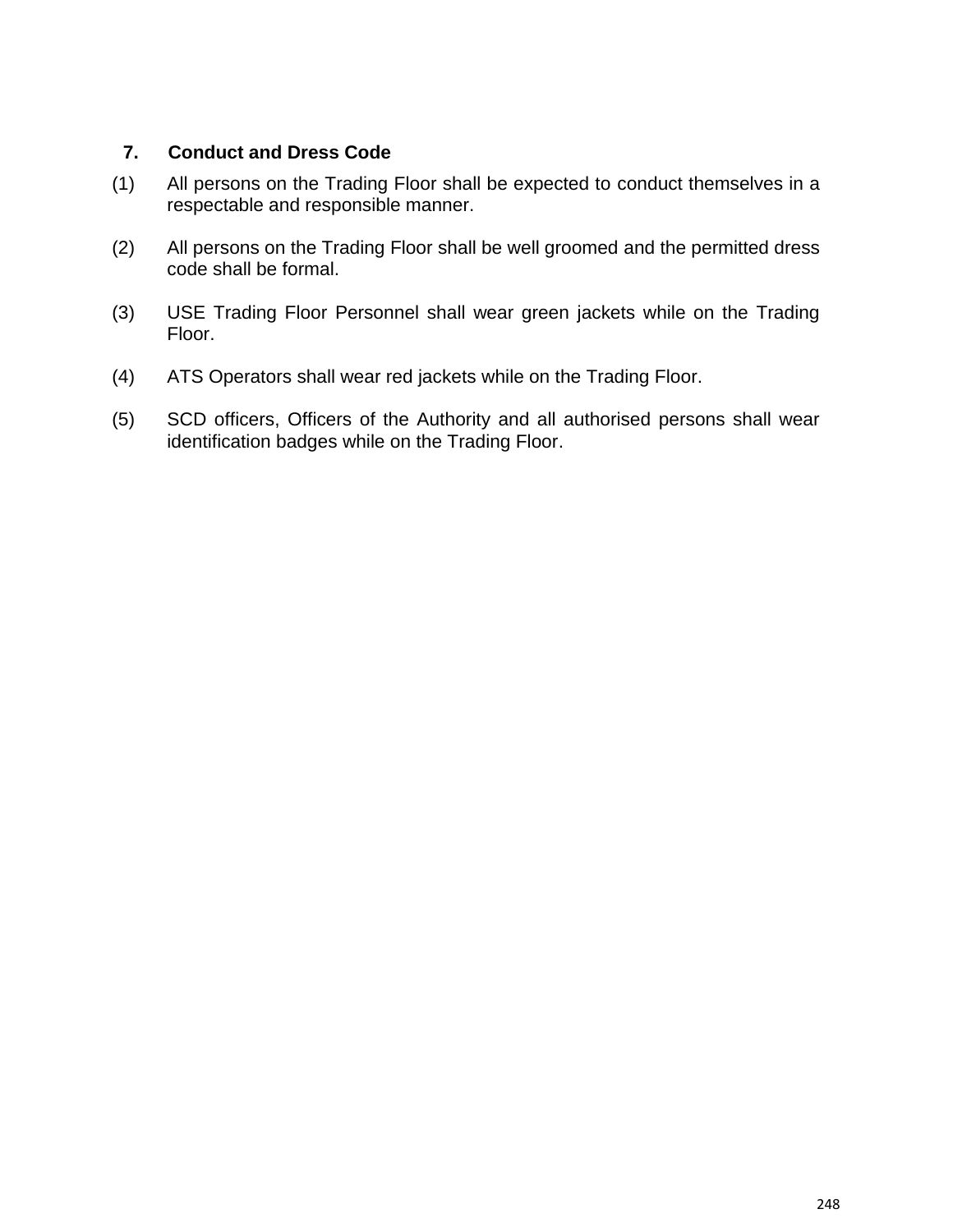# **PART III- EQUITIES TRADING**

## **MARKETS & BOARDS**

#### **8. Markets**

- 1) The equities market of the Exchange comprises;
	- a. The Main Investment Market Segment. (MIMS)
	- b. The Growth Enterprise Market Segment. (GEMS)

#### **9**. **Main Investment Market Segment**

- 1) The Main Investment Market comprises the following boards;
	- a. Normal Board
	- b. Odd Lots Board
	- c. The Block Trades Board

## **10. Growth Enterprise Market Segment**

- 1) The Growth Enterprise Market comprises the following boards;
	- a. Normal Board
	- b. Odd Lots Board
	- c. The Block Trades Board

## **11. The Normal Board**

- 1) The normal board shall trade listed ordinary shares, preference shares and other securities.
- 2) The minimum board lot on the Normal Board shall be 100 shares.
- 3) All transactions on the Normal Board shall be settled by T+3.

## **12. Odd Lots Board**

- 1) The Odd lots board shall trade listed ordinary shares in a separate order book on the Odd Lots Board.
- 2) Odd lots shall only be entered as limit orders.
- 3) The maximum board lot on the Odd Lots Board shall be less than 100 shares
- 4) The minimum number of equity securities to be bought or sold may be specified on an odd lot order.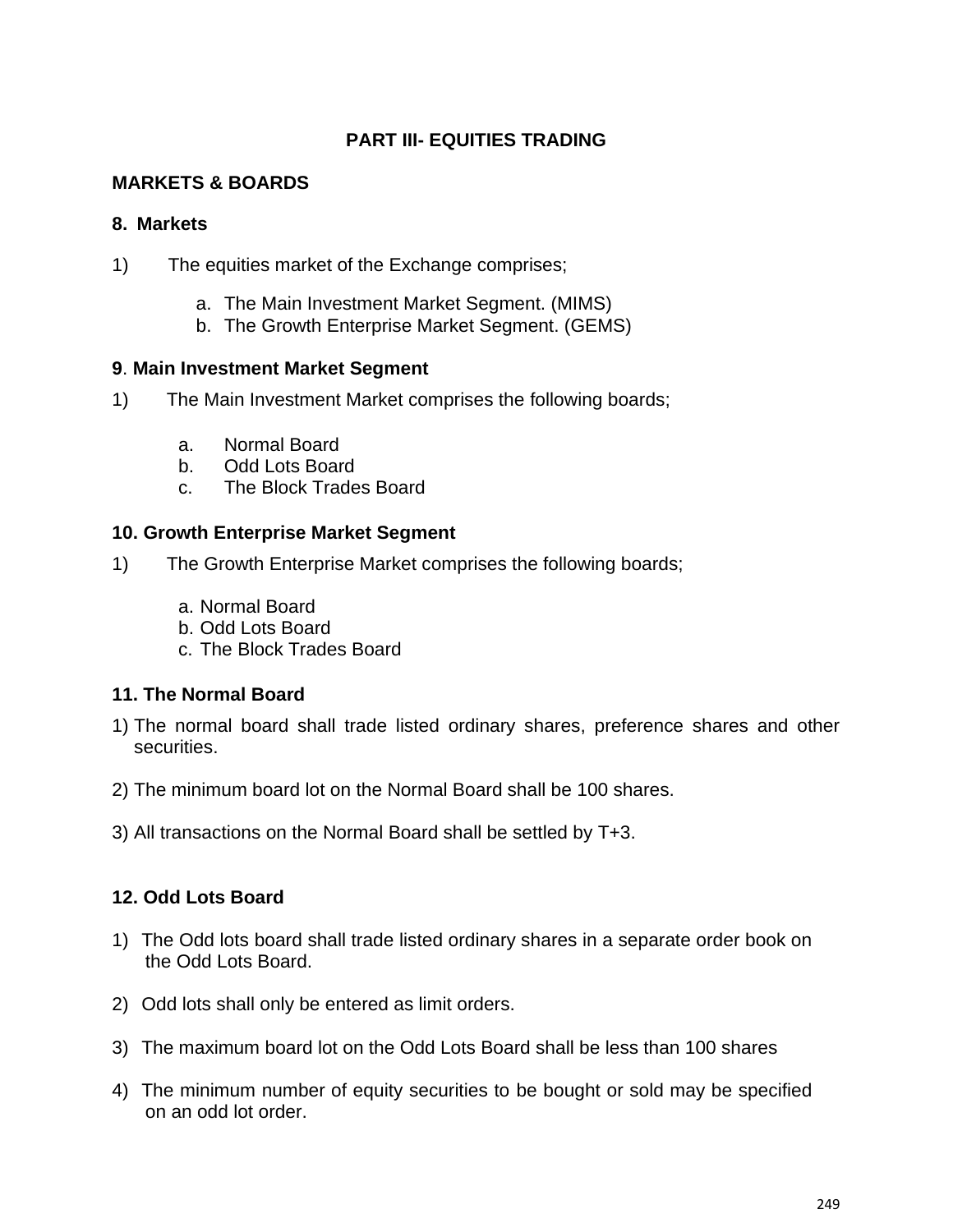- 5) Odd lot orders shall not be entered during pre-open.
- 6) Odd lot orders shall not be considered for execution during the opening auction.
- 7) Odd lot trades shall be matched and settled using the same rules as Normal Lots trades.
- 8) All transactions on the Odd Lots Board shall be settled by T+3

## **13. Block Trade Transactions**

- 1) Block Trade Transactions shall comprise;
	- a) The All Or None transactions (AON).
	- b) Special Transactions.

## **14. Special Transactions**

- (1) Any transaction which is equivalent to 5% or above of the securities market capitalization of any listed equity security shall require prior approval of the Exchange.
- (2) Any transaction which involves the sale of any security at a discount or appreciated price of more than 25% below or above the reference price of such security shall require prior approval of the Exchange.

# **TRADING PROCEDURES**

#### **15. Trading Hours**

- (1) Trading of listed equity securities shall be conducted in sessions commencing at 9.00 a.m. and closing at 3.00 p.m. each day.
- (2) Time shall be determined by the clock displayed through the ATS trading software according to the time schedule below:

| <b>Sessions</b>                      | Time                   |
|--------------------------------------|------------------------|
| Pre-open                             | 9.00 a.m. to 9.30 a.m. |
| <b>Opening Auction</b>               | 9.30 a.m.              |
| <b>Continuous Trading</b>            | 9:30 a.m. to 3.00 p.m. |
| <b>Closing Session</b>               | 3.00 p.m.              |
| <b>Trade Amendments/Cancellation</b> | 3.00 p.m. to 3.30 p.m. |
| <b>AON Transactions</b>              | 10.00a.m. to 3.00 p.m. |
|                                      |                        |

3) The Chief Executive may adjust the trading hours upon the occurrence of an event that prevents adherence to the set trading hours.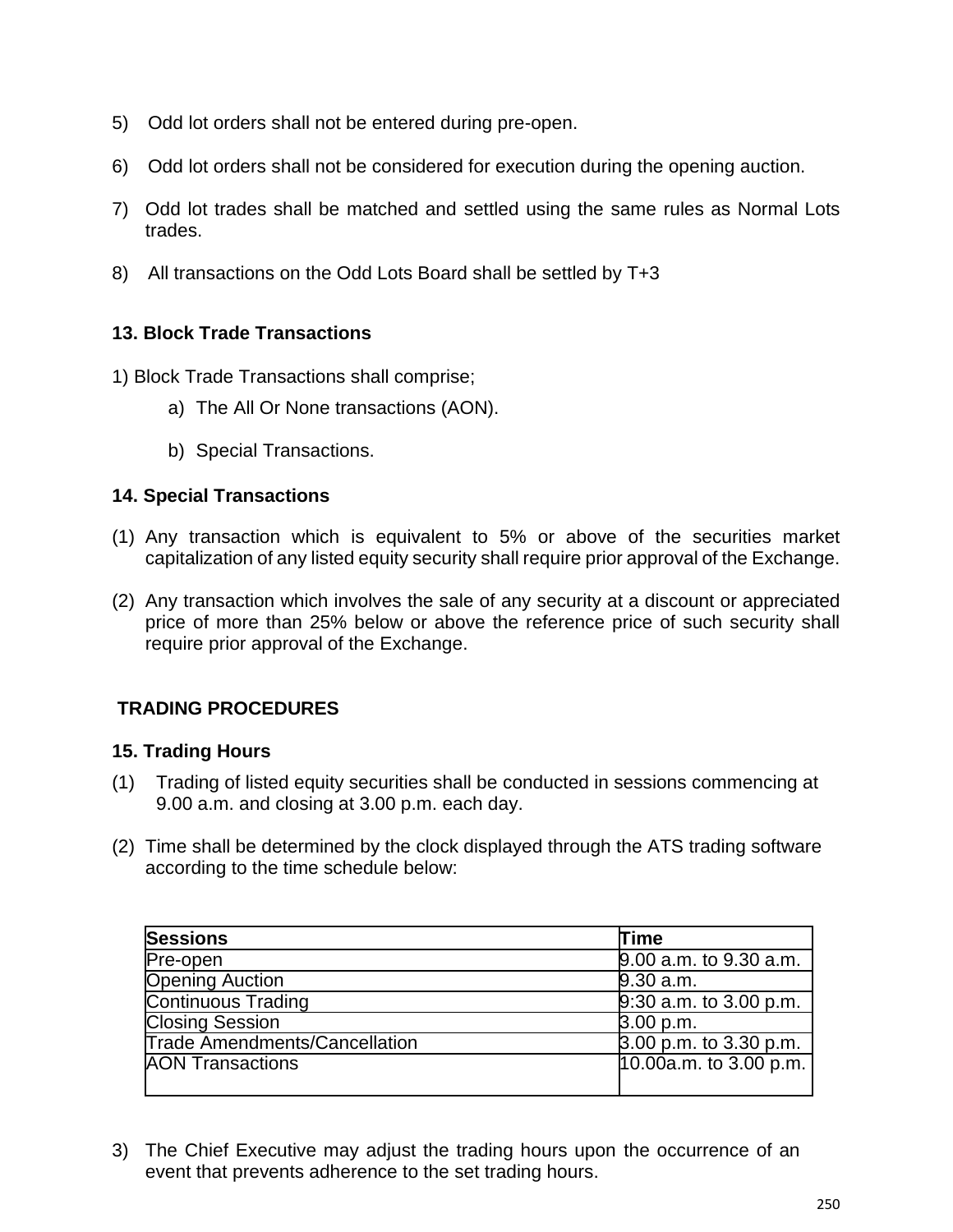# *Trading Sessions*

## **16. Pre-Open**

- 1) During pre-open, orders can be entered, deleted or amended. However, no trades take place. Orders shall be held in the ATS but not forwarded to the execution engine.
- 2) The session status will be displayed as "**PRE-OPEN**''.
- 3) Price information shall not be displayed in the order book during pre-open and no trades shall take place.
- 4) Only Limit price orders can be entered, amended or cancelled.
- 5) No market orders shall be entered during pre-open. If submitted such order will be rejected.
- 6) The price input for an order shall be based on the equity reference price of the equity security and shall be within its price spread.
- 7) Orders with FOK, IOC, disclosed quantity and minimum fill attributes will not be accepted by the ATS during Pre-Open.
- 8) The order price input shall be based on the reference price of the security and must be within its price spread.

## **17. Opening Auction**

- (1) The opening price of each equity security shall be calculated by the ATS during the opening auction.
- (2) The opening price of each equity security shall be within the daily allowed price movement limits from the equity reference price of the previous trading session.
- (3) The opening price of an equity security shall be volume weighted average price of the previous trading session at which the greatest number of equity securities are matched.
- (4) In case of a tie between many prices, the price at which the maximum number of shares are traded shall be the opening price.
- (5) Valid orders from the previous day's trading session shall participate in the opening auction, preserving their time priority.
- (6) Where there are no trades in an equity security during the opening auction, the opening price for continuous trading shall be the equity reference price of the equity security in the previous trading session.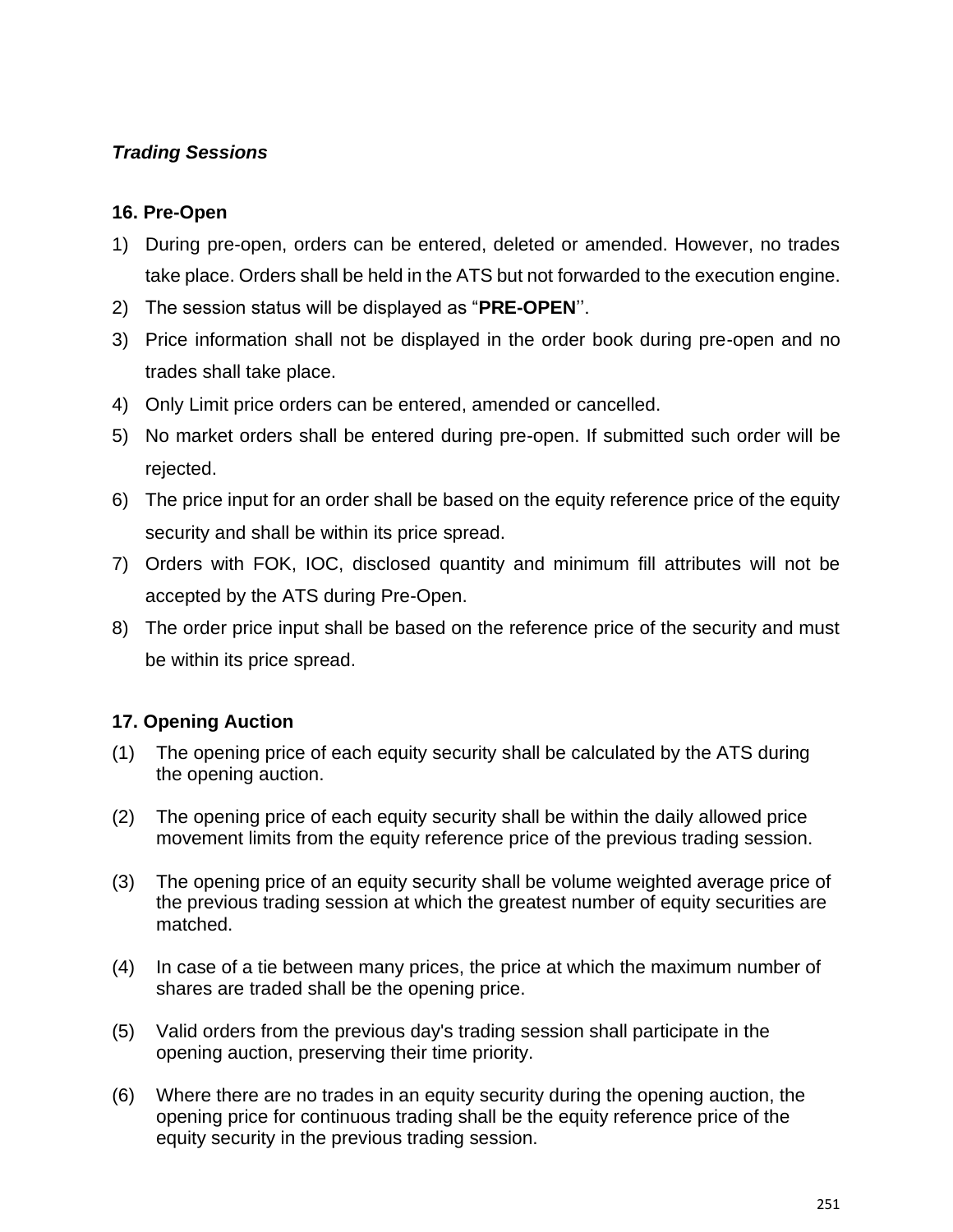- (7) All orders that can be matched at the opening price are executed at the same price.
- (8) All orders that are not matched during the opening auction shall be automatically transferred to continuous trading and registered in the order book in priority of first price and then time.

## **18. Continuous Trading**

- 1) This period covers the trading operations where new orders are continuously entered into the system.
- 2) Incoming orders are checked against existing orders in the order book. An attempt is made to match each incoming order and thereby trigger a transaction or several transactions.
- 3) An order will be matched with the best opposite order and subsequent best orders until partly or fully executed or no further matching is possible.
- 4) During continuous trading, the session status will be displayed as "OPEN".
- 5) Orders registered in the order book in priority of first price and then time shall be entered and matched on a continuing basis during continuous trading.
- 6) The best price of a buy transaction shall be the lowest sell order and best price of the sell transaction shall be the highest buy order in the order book.
- 7) The criteria for execution during continuous trading are as follows:
	- **a) Price Priority;** Where the highest bid and the lowest offer have precedence over all other orders. Orders are ranked by price sequence in the order book.

**a) Time Priority**; When orders are at the same price, the earliest one takes priority over those entered later. If a large order is placed with a smaller disclosed quantity (hidden orders) and the disclosed quantity is executed, the order will lose its time priority.

**b) Market Orders**; Here price is given the highest priority in the system. The ATS will attempt to match the order until either the entire volume is matched or no further matching is possible.

#### **19. Closing Session**

- 1) The closing session is a short session after the end of the continuous trading.
- 2) The ATS will compute the closing price for each security being the last execution price during the trade day.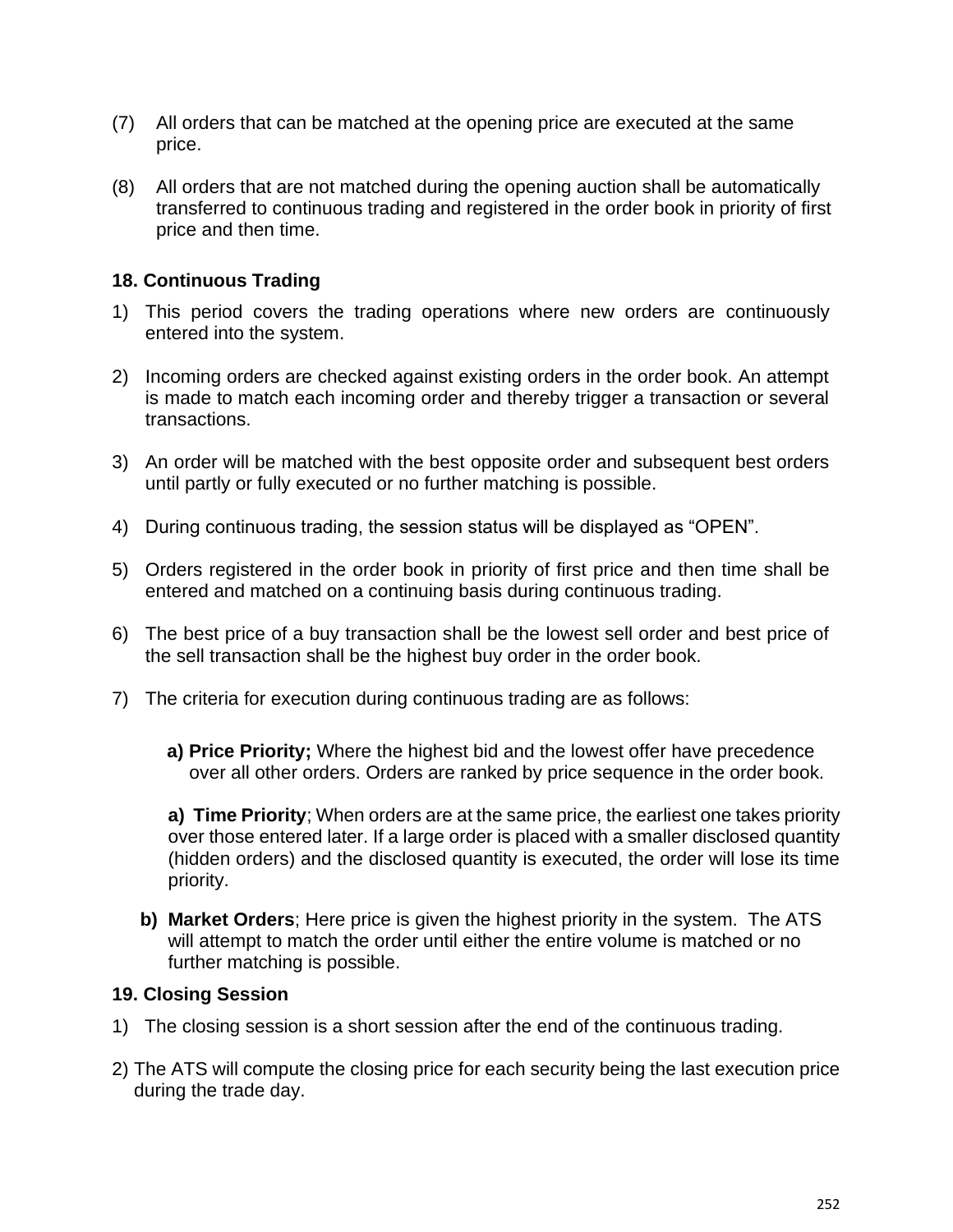## **20. Trade Amendments**

- 1) Trading Participants may request the Exchange to make an amendment or reallocation of a trade or change of trading information (correction of trade information) by 3.30pm EAT on T.
- 2) Requests for trade corrections shall be made in writing, by electronic mail or by facsimile by all the Trading Participants involved in the transaction and;
	- a. shall include an explanation providing sufficient justification as to why the trade should be amended.
	- b. In considering whether or not to accept the justification provided by a trading participant, the interests of the market shall be paramount over any other interest.
- 3) Approval of requests for correction or amendment of a trade shall be granted at the Exchanges discretion.
- 4) Trade corrections and amendments shall be made in accordance with Rule 44 of these rules.
- 5) Where the Exchange approves a request for a correction the Exchange shall make the necessary adjustment to the trade.
- 6) All trade corrections shall be made before the computation of the equity reference price for each equity security.
- 7) The ATS will process time in force order attributes and any unmatched orders will be automatically deleted. Valid GTC and GTD orders will be transferred to the next market day.

#### **21. Trading of Securities on "Ex" or "cum" Basis**

- 1) All securities will be traded "ex" (i.e. ex-dividend, ex-bonus, ex-rights) three working days before the date fixed for the closing of books for determination of entitlement.
- 2) Securities that have been cross listed on the Exchange will be traded "ex" the day after the date fixed for the closing of books for the determination of entitlements or such other date as the rules of the Exchange of principal listing shall determine.
- 3) Bonus and Dividend claims will be deemed valid if they meet the following criteria
	- a. late registration by the Exchange;
	- b. bad delivery at the Exchange and subsequent redelivery made late;
	- c. non-delivery;
	- d. the delivery when lodged for registration by the Exchange before the
	- e. company book closure was rejected by the Registrar;
	- f. registration of shares traded ex entitlement but registered before company book closure by the registrar;
	- g. the claim is forwarded to the Exchange within 10 business days of dispatch date by the Registrar.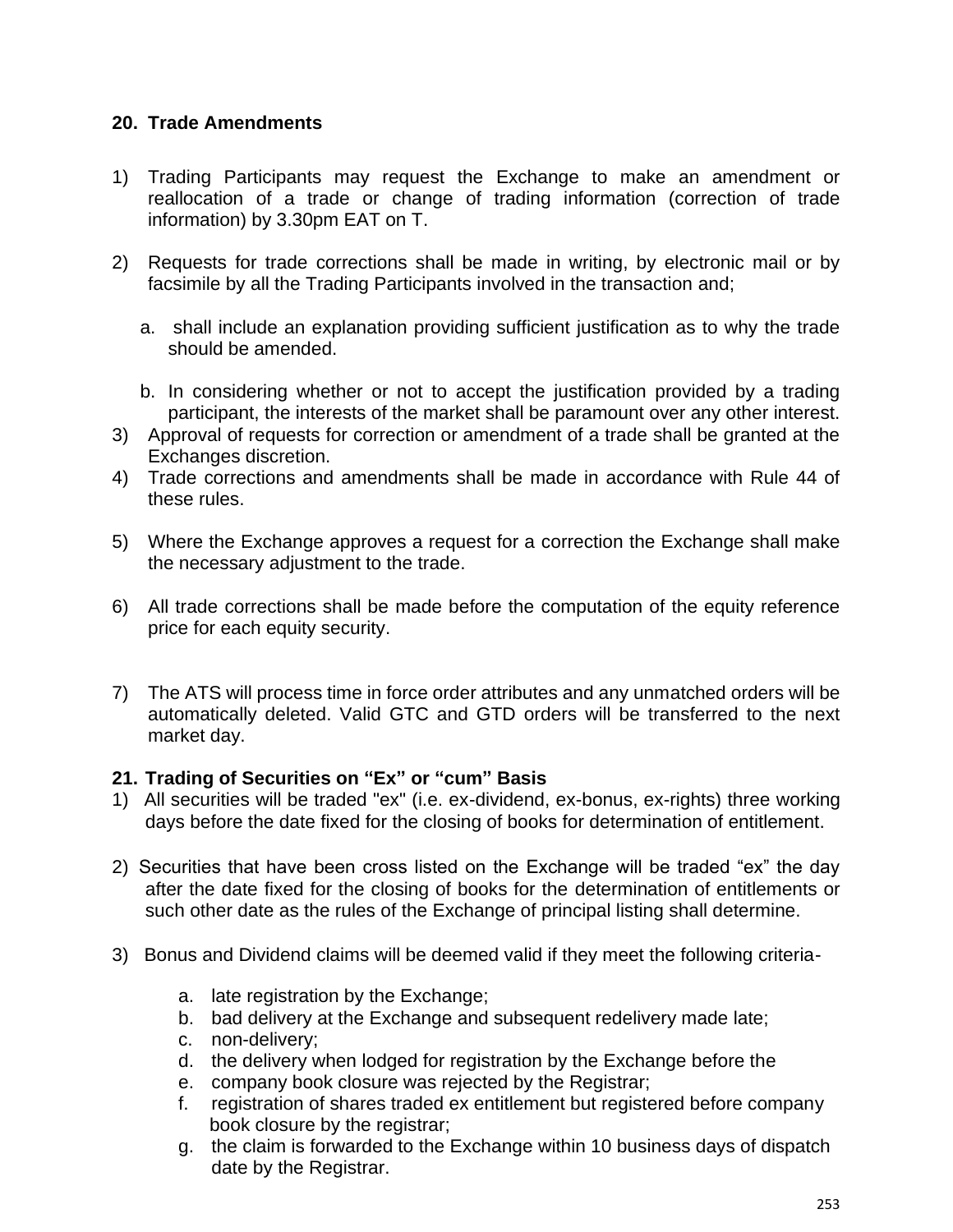- 4) The buying trading participant will, if they cannot obtain the buyer to sign for transfer as the transferor, protect the interest of the buyer by undertaking to register the securities in their nominee account and every trading participant will have a nominee account for this purpose.
- 5) Claims shall be prepared in triplicate and a separate claim form shall be issued in respect of each transaction and submitted in the manner prescribed by the Exchange.
- 6) The claim shall be accompanied by a claims schedule which shall include the following information
	- a. date of transaction;
	- b. slip number;
	- c. number of shares;
	- d. security;
	- e. type of claim, dividend and/or bonus;
	- f. the Net Dividend Amount due, in case of a dividend;
	- g. the Number of Bonus shares, in case of a bonus claim;
	- h. date of Delivery to the Exchange [and the Company Registrar];
	- i. date of Announcement for which the claim arises; and
	- j. date of register closure at the company.
- 7) On receipt of the copies at the Exchange, the claims schedule shall be marked to acknowledge receipt, and distributed to the buying trading participant and the selling trading participant;
- 8) Both the selling and buying trading participants will acknowledge receipt of the distributed claims schedule.
- 9) Trading Participants will forward to the Exchange the names of their staff members to whom such claims will be addressed by the Exchange and names of staff members authorised to collect claims from the Exchange.
- 10)Trading Participants will be expected to address the claim within *five (5)* business days of receipt of the claim.
- 11)Any claim not forwarded to the Exchange within ten business days of dispatch of entitlement by the Registrar shall not be reconciled and the defaulting trading participant shall be required to settle their client.

## **Securities sold "cum rights"**

12) Where securities sold "cum rights" have not been delivered in time for registration for the buyer to receive their entitlement direct, the securities may nevertheless be delivered pursuant to the sale provided that an amount as in subrule (13) is deducted from the settlement pending delivery of the signed renunciation forms.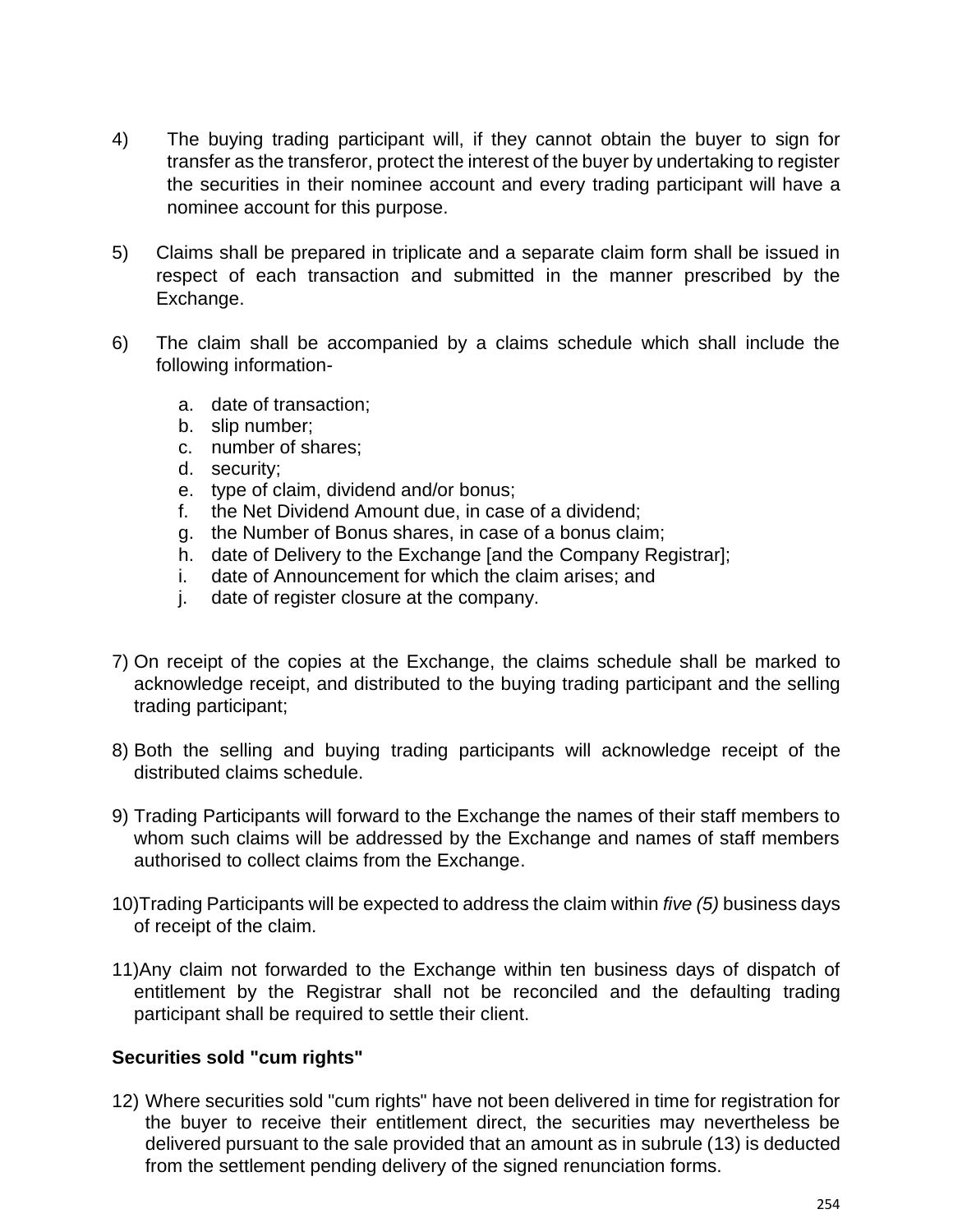- 13) The amount to be deducted by a selling trading participant pending delivery of the signed renunciation forms shall be determined by the Exchange and shall be paid the buying trading participant upon delivery by the selling trading participant of a signed renunciation form for the accruing rights.
- 14) Where the seller of securities is not the registered owner and where it is apparent that the securities sold "cum rights" may not be delivered to the buying trading participant in time for registration in the buyer's name before the closing date of books for entitlement, the seller shall protect the buyer's interest as regards the rights entitlement as provided in the following ways
	- a. seller to register the securities in seller's name promptly after the sale;
	- b. selling trading participant to forward documentary evidence of such
	- c. registration to the buying trading participant and the Exchange;
- 15) The Exchange may not institute buying in action in accordance with these Rules if it is satisfied with the evidence furnished; and seller undertakes to deliver the relevant securities and the signed renunciation form(s) for the accruing rights as soon as they are received by the seller.
- 16) Claims for accruing rights securities

In a sale of securities carrying a specific entitlement where the securities have been delivered in time but not transferred to the buyer before the date of the closing of the transfer books to determine the holder's entitlement to participate in a new issue, it shall be the responsibility of the buyer to immediately advise and instruct the trading participant to promptly claim upon the original selling trading participant.

- 17) Claims for rights shall be prepared by the claiming trading participant in the manner prescribed by the Exchange and issued in respect of each transferor with the following information.
	- a. details of securities in respect of which the claim is made; number of rights claimed;
	- b. date of purchase by the claiming trading participant;
	- c. the name of the registered holder;
	- d. the date on which the books closed to determine shareholders' entitled to participate in the issue;
	- e. the date the securities were received by the claiming trading participant;
	- f. the original selling trading participant's code number; and
	- g. the date on which the original securities were lodged with the company for registration where the securities were received by the claiming trading participant more than two months before the date of the claim.
	- 18) The claiming trading participant shall forward the claim, together with the relevant renunciation(s) in the required denominations, to the original selling trading participant;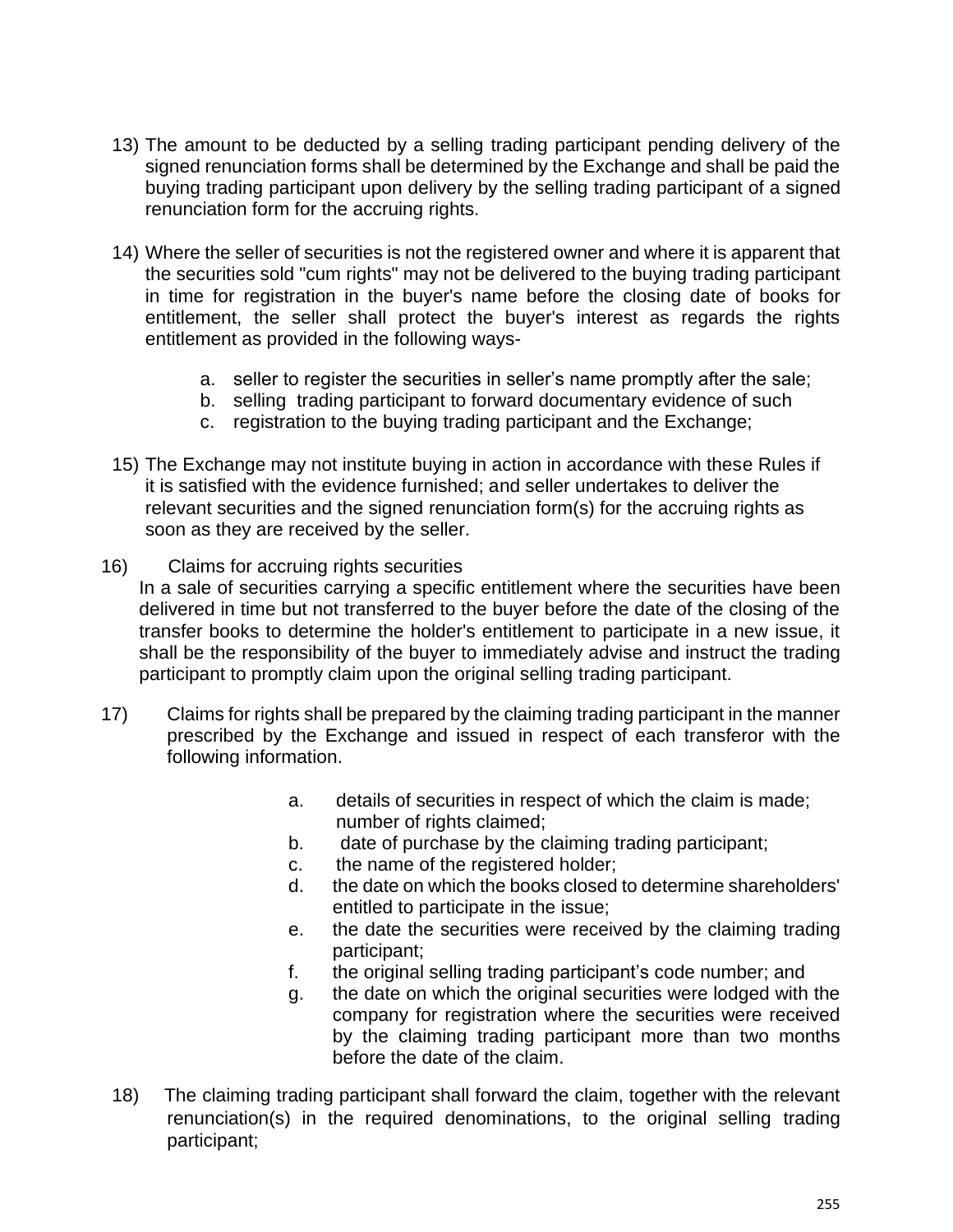- 19) The original selling trading participant shall acknowledge receipt of the claim to the claiming trading Participant, not later than the business day following receipt of the claim.
- 20) The original selling trading participant shall immediately claim on its principal in writing, stating that the claim is made under these Rules.
- 21) When a claim for rights or new issue is received by an original selling trading participant on or before the third business day prior to and inclusive of the final date for the lodgement of shareholders' applications, it shall immediately claim on the principal in writing, stating that the claim is made under these Rules.
- 22) Where a claim for rights or new issue of securities is received by the original selling trading participant after the third business day prior to and inclusive of the final date of lodgement of shareholders' applications, the claiming trading participant shall include in its claim the date on which the old securities were lodged with the company for registration.
- 23) The original selling trading participant may supply the claiming trading participant with the name and address of the original seller, or claim on its principal in writing, stating that the claim is made under these Rules.
- 24) A claim accepted by an original selling trading participant shall be finalised by
	- a. the delivery of a renunciation form completed by the renouncer, not later than three business days prior to the final date upon which renunciation forms must be lodged with the company; or
	- b. the delivery of new issue securities on payment of application fees where applicable; or
	- c. the payment of the net proceeds less application fees where applicable, if the "rights" or new issue securities have been sold by the original seller.
- 25) When the "right" to a new issue has been allowed to lapse, a claim shall be invalid and the original copy of the claim, endorsed accordingly, shall be returned to the claiming trading participant.
- 26) A claiming trading participant shall reimburse the original selling trading participant for any expenses incurred in protecting a claim for "rights" or new issue securities.
- 27) The original copy of a claim shall be attached to the securities or a cheque (or other proof of payment deemed acceptable by the Exchange) delivered in satisfaction of a claim for "rights" or new issue securities.

## **22. Buying in and Selling out procedures**

- 1) Buying-in against a selling trading participant may proceed in accordance with the provisions of this Rule.
- 2) If the selling trading participant fails to deliver the securities to the Exchange on or before T+3, the Exchange shall authorise the buying trading participant to buy-in against the selling trading participant.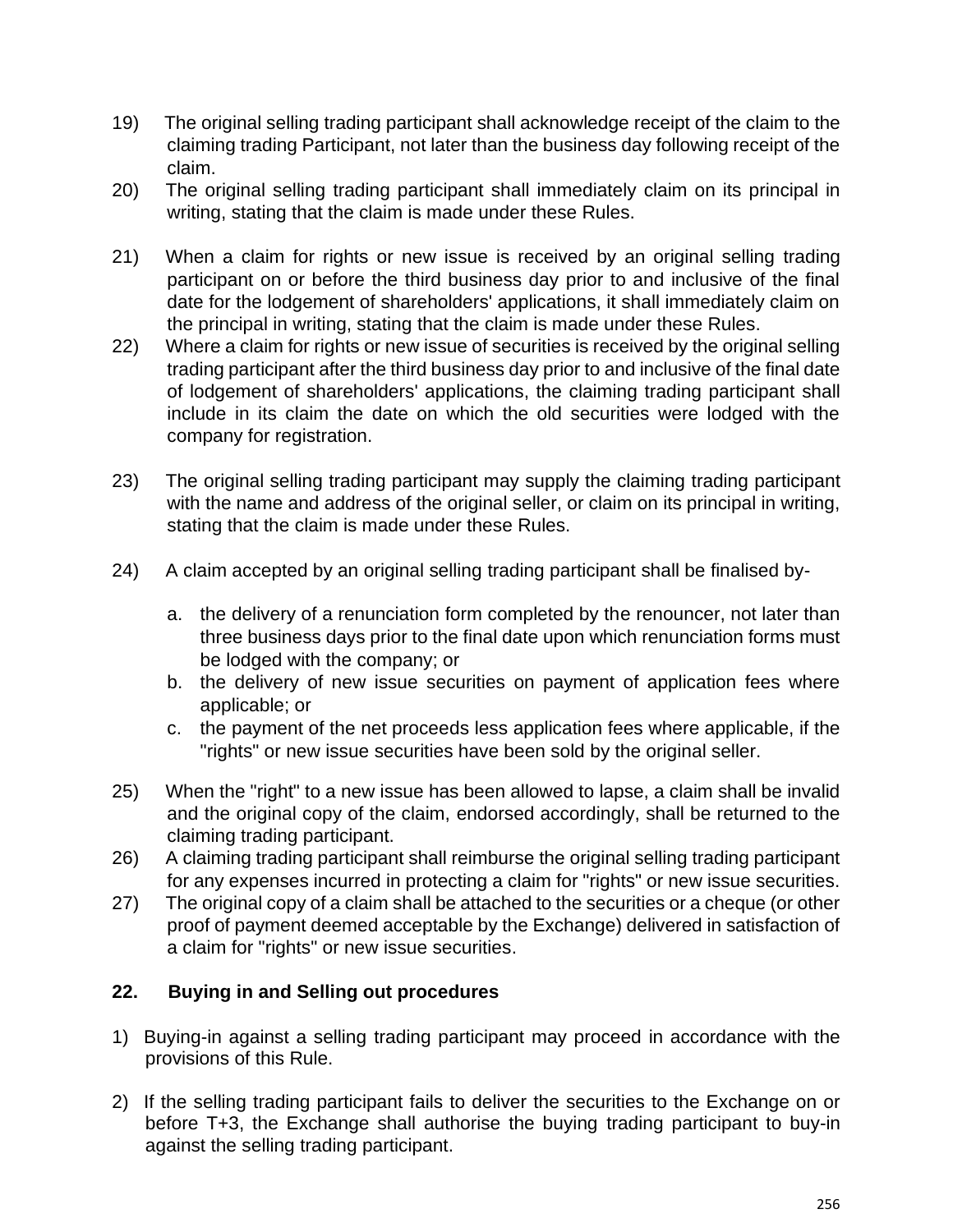- 3) The Exchange will prepare and dispatch to the defaulting trading participant, a buy-in notice by 3.00p.m on T+4.
- 4) If no delivery is received by 11.00a.m on T+5, buying-in will commence on T+5 after 11.00a.m or such time as the Chief Executive Officer or his authorised representative may determine.

## *Buying-in procedures*

- 5) On the day of buying-in, the Exchange shall, at 10.00 a.m. indicate on the Trading Floor Board or through the ATS a list of securities to be bought-in, naming the security, the number to be bought, the selling Trading Participant who is at risk, and the price which it is proposed to pay.
- 6) The tender by the selling trading participant of more securities than the number purchased shall not debar the Exchange from authorising buying-in.
- 7) The Exchange shall have the discretion not to allow buy-in in any security where the securities concerned are delivered to the Exchange not later than 11.00 a.m. on the buying-in day; in such case, the Exchange shall remove the security from the list on the Trading Floor Board or such designated Board in the ATS.
- 8) The price bid shall be two (2) minimum spreads above the higher of the last recorded sale or buying offer at the close of business on the previous day or at the commencement of the buying-in, whichever is the higher.
- 9) The buying-in shall commence at 11.00 a.m. and sellers may offer for immediate delivery any securities shown in the list, the first offer at the price bid to be accepted.
- 10) Offers may be in whole or in part of any particular security, provided that where part only is being offered, it shall be in marketable parcels.
- 11) Where the securities are not obtained, the buying trading participant shall have absolute discretion to raise the price bid by two (2) minimum spreads from time to time throughout the market day until the securities are bought or delivered to the Exchange.
- 12) Where the securities cannot be obtained on the buying-in day, the buying-in shall continue on the following and successive business days at two (2) minimum spreads higher than the buying-in bid price at the close of the previous market day, and thereafter the buying trading participant shall have absolute discretion to raise the price bid by two (2) minimum spreads from time to time throughout the business day until the securities are bought or delivered to the Exchange.
- 13) The Exchange shall have power to suspend the increase in bids if it is considered advisable.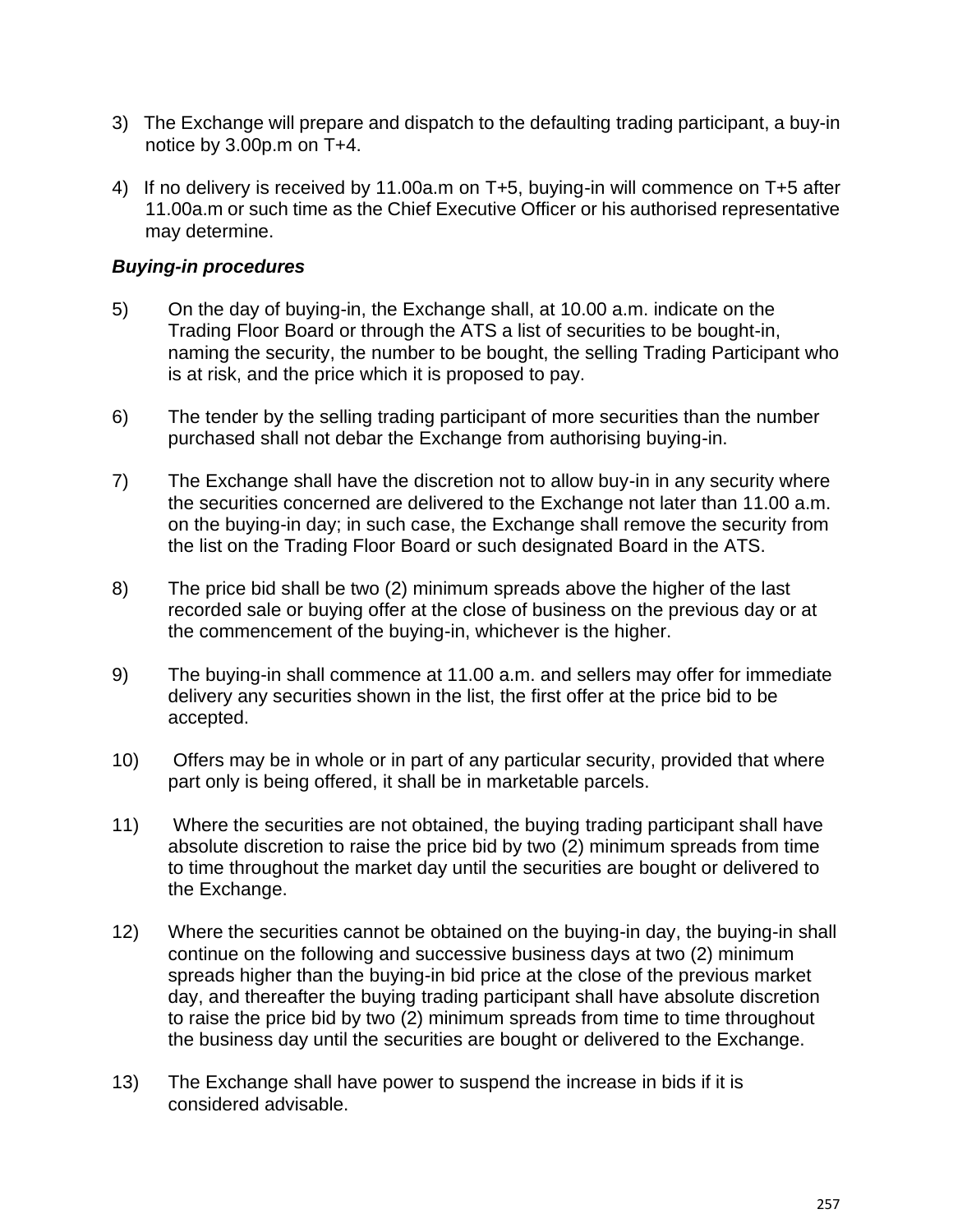- 14) The selling trading participant, unless it is the original buyer, shall deliver the securities to the Exchange Clearing House before 4.00 p.m. for buying-ins effected in the morning of the same market day.
- 15) The buying trading participant shall pay the selling trading participant by 4.00 p.m. on the following business day.
- 16) Where Securities to be bought in are not available in the market (three) 3 trading sessions after commencing the buy-in, the Exchange may rescind the transaction and invoke the guarantee fund procedures 2020 and penalties thereunder.
- 17) The defaulting trading participant will not participate in the buy-in process.

# *Exceptions to buy-in*

- 18) The buying-in procedures shall not apply whenever the Exchange has declared that a corner situation has arisen or a single interest or group has acquired such control of the security that the same cannot be obtained for delivery except at prices and on terms dictated by such interest or group.
- 19) The Exchange may suspend either indefinitely or for such time as it considers fit, the buying-in of any securities when circumstances appear to make the suspension desirable, and the Exchange shall inform the Authority of the reasons for the suspension.
- 20) The Exchange may, from time to time, either during the continuance or after the termination of any suspension, remove, renew or re-impose the suspension. the event of a trading participant selling to another trading participant failing to deliver securities when due, the offended broker/dealer shall purchase the securities against the trading participant in default in accordance with the procedures set out in these Rules.

## *Selling out*

21) Where a buying Trading Participant fails to settle the amount due on securities purchased at the Exchange by T+3 the Exchange shall invoke the Guarantee Fund Procedures in force at the time.

## **23. Transfers**

- 1) All transfers of securities shall be processed in accordance with these Trading Rules of the Exchange; including private transfer of securities.
- 2) The Exchange shall reject delivery of a transfer unless it is duly signed by the transferor and contains the following details
	- a. the name of the company;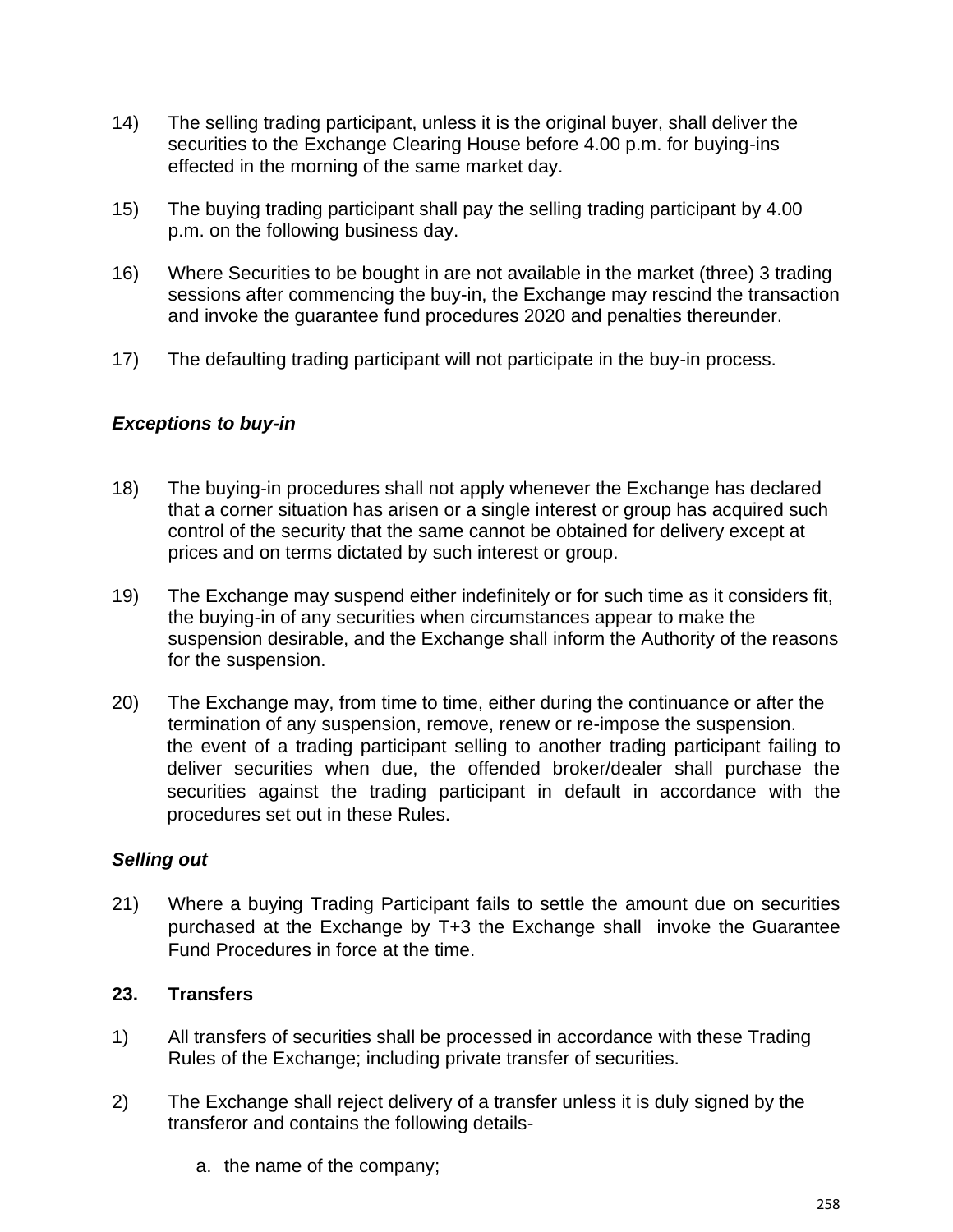- b. the full name and address of the transferor;
- c. the quantity, class and denomination of the securities;
- d. the Trading Floor slip number corresponding to the transaction; and
- e. the statutory declaration of non-revocation if the transfer is signed under a power of attorney.
- 3) The Exchange may refuse acceptance of a transfer
	- a. where the transfer has been signed by a transferee and the transferee's signature cancelled or filled in with a transferee's name and the name cancelled;
	- b. where an amended consideration is shown on the transfer and the correction has not been signed by the transferor;
	- c. where erasures of material information have been made; or
	- d. where the transfer form has been altered in some other material manner.
- 4) Death of vendor

In the event of the death of a vendor of securities between the time of the vendor placing the order to sell, but before the vendor has signed the relative transfers, the buyer's right to institute buying-in proceedings against the seller shall not be impaired and the executor or administrator of the deceased vendor shall be liable to pay for all losses and expenses incurred as a result of the buying-in.

#### 5) Death of purchaser

In the event of the death of a purchaser of securities between the time of the purchaser placing the order to buy but before the purchaser has paid for such securities, the seller's right to institute selling-out proceedings against the buyer shall not be impaired and the executor or administrator of the deceased purchaser shall be liable to pay for all losses and expenses incurred as a result of the sellingout.

#### 6) Powers of attorney

Any transfer of securities executed under a power of attorney or by an executor or administrator shall :

- (a) bear an endorsement to the effect that the power of attorney, probate, or letters of administration has or have been exhibited to the grantor.
- (b) be accompanied by a statutory declaration of the non-revocation of the power of attorney at the time of signing of the transfer, or shall bear a marking by the grantor that the declaration or statement has been lodged with the grantee.
- 7) A trading participant who has, in good faith delivered for a client, or taken from a trading participant such a transfer, shall be under no liability to the client of the buying trading participant in respect of any loss which the client may suffer by reason of the invalidity or insufficiency of the power of attorney, declaration, statement or transfer, or any defect in the title of the transferor.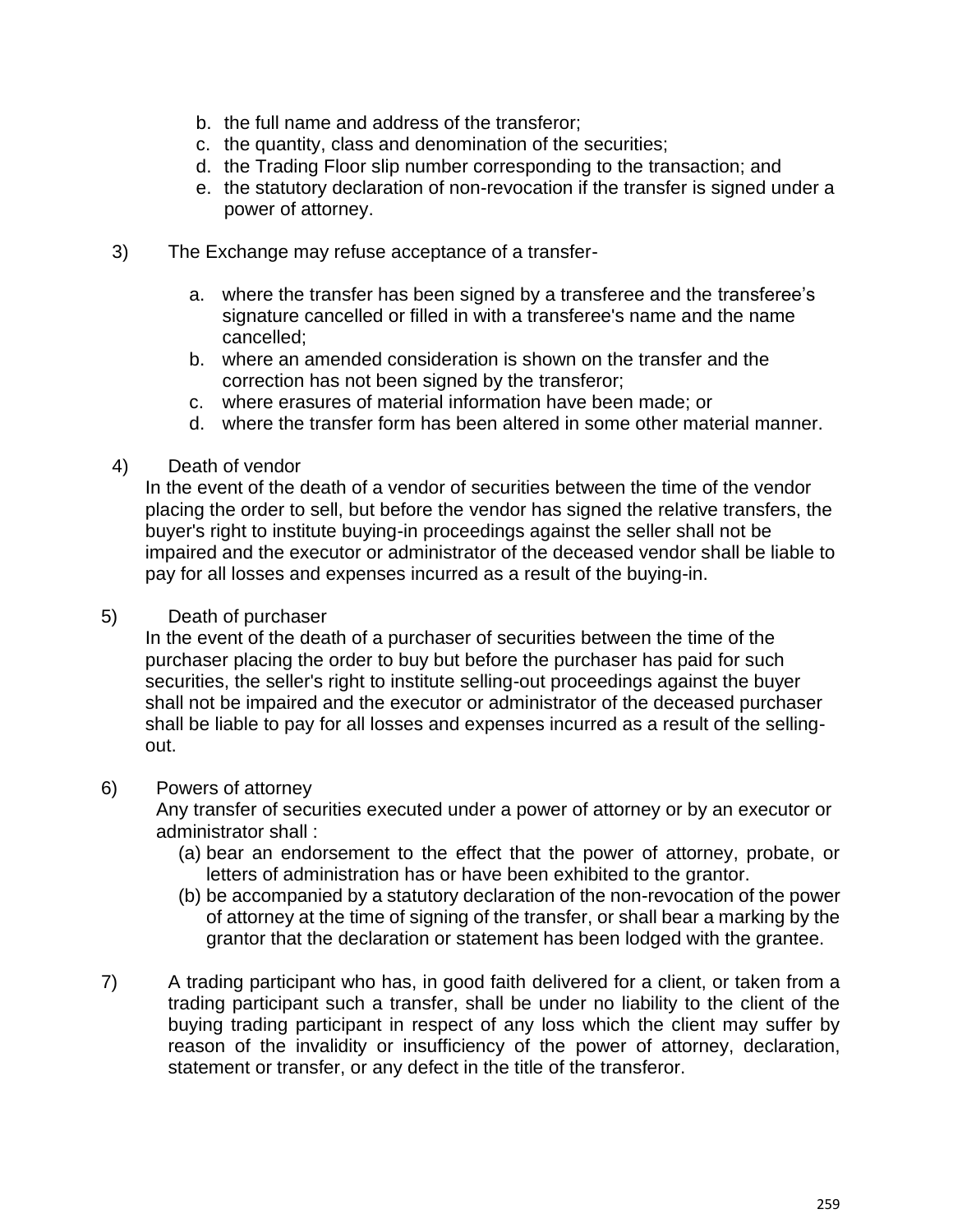## **24. Private transfers**

- 1) A Private transfer means a transfer of securities between the transferor and transferee which does not involve monetary consideration effected through the Exchange.
- 2) Private transfers shall include
	- a. gifts to parties authorised by law to receive such gifts, such as charities and philanthropic legal persons;
	- b. gifts to close relations as duly recognised by law;
	- c. administration of estates;
	- d. Transfers from nominee accounts to the underlying beneficiary client
	- e. Transfer from Trust account to underlying beneficiary
	- f. Transfer of shares held in trust from a duly appointed trustee to beneficiary
	- g. Transfer of securities held in an employee share scheme or similar scheme to an employee or beneficiary in whom the securities have fully vested
	- h. corporate action such as restructuring where there is no transfer of beneficial interests;
	- i. any other transaction of an exceptional nature considered by the Exchange to be proper and acceptable.
- 3) Private transfers under sub -rules 2 (a)- (g)shall be considered by the Chief Executive Officer of the Exchange on submission of an application to the Chief Executive.
- 4) Private transfers in sub rule 2 (h) –(i) shall be considered by the Authority on submission of an application to the Authority.
- 5) The application for a private transfer shall
	- a. be addressed to the Chief Executive Officer of the Exchange;
	- b. be on official letterhead and contain a schedule in which the details of the transfer sought are clearly indicated, including the name of the issuer, the names of both the transferor and transferee, the number of certificates attached and their certificate numbers, the number of shares being transferred and a description of the nature of the transfer;
	- c. in instances where the transfer is as gift, indicate the capacity in which the gift is being given, and the authorization to receive the gift if the gift is being given to a legal person;
	- d. be accompanied by an affidavit from the transferor relaying the intention to give the gift;
	- e. be made in duplicate; and
	- f. be delivered to the Chief Executive Officer's Office or to the Authority.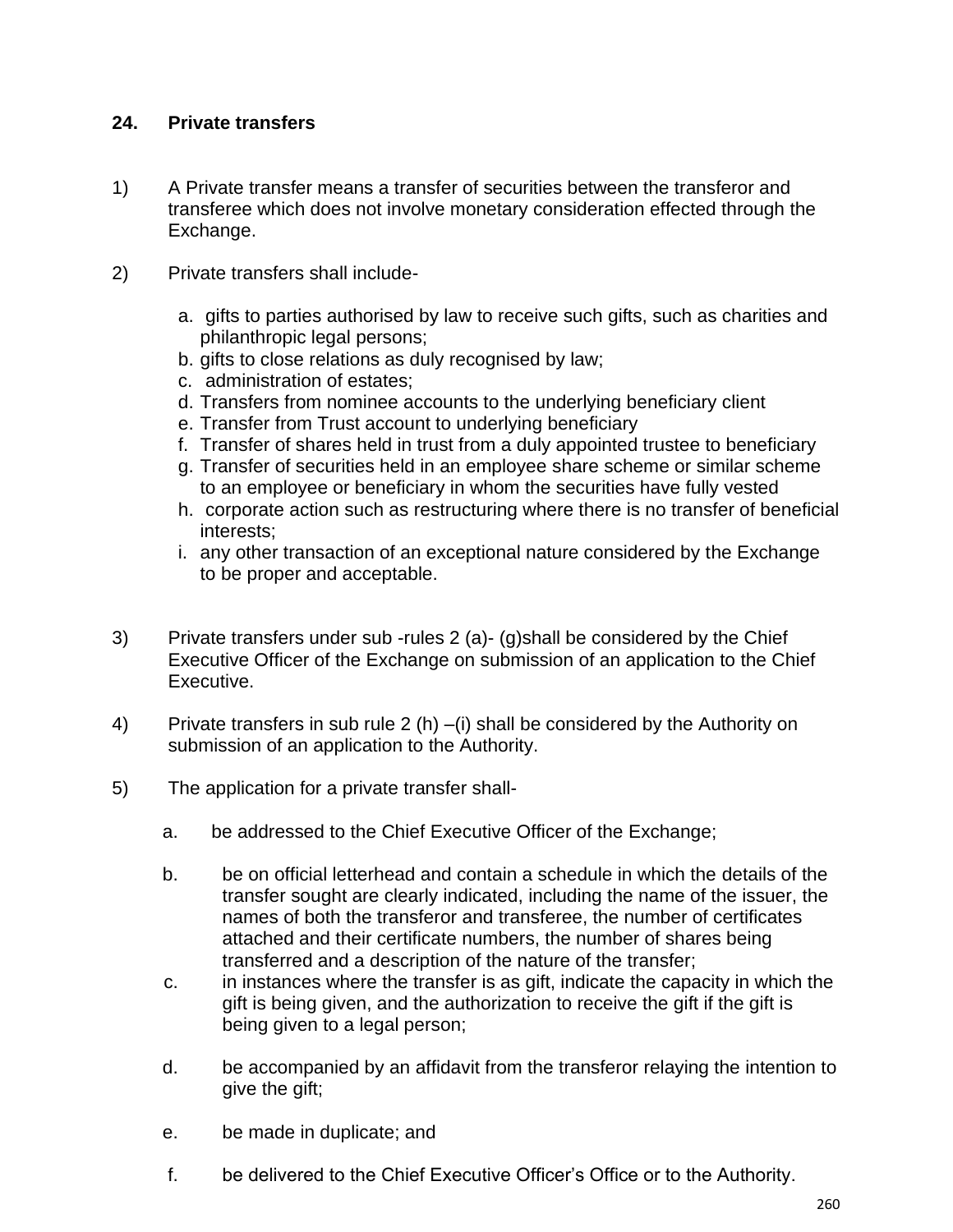- 6) The Authority shall have the discretion to determine whether a transfer qualifies as a private transfer in the instances described under sub rule (1) (d) and (e)
- 7) For purposes of this Rule, close relations shall mean spouse, child (including duly adopted child), parent, sibling, grandchild, grandparent as recognized by the relevant laws of Uganda.

## **ORDER TYPES & QUALIFIERS**

#### **25. Types of orders**

- (1) The two types of orders that can be placed in the ATS are;
	- a) Market Orders
	- b) Limit Orders

#### **26. Market orders**

- (1) A market order is an order to buy or sell a security at the best price or prices prevailing in the market at that point in time.
- (2) For a market order no price is specified but the volume must be indicated.
- (3) The ATS gives the highest priority to price hence market orders have priority of execution over limit orders.
- (4) Only Minimum Fill attribute is applicable to market orders.
- 5) Market orders cannot be amended**.**

#### **27. Limit Orders**

- 1) A Limit Order specifies the maximum buying price or the minimum selling price.
- 2) The volume of the order must be indicated.
- 3) The ATS will attempt to match the order until either the entire volume is matched or no further matching is possible within the limit price.
- 4) Unless Fill Or Kill (FOK) or Immediate Or Cancel (IOC) are specified, the unmatched volume will remain in the order book until the indicated expiration time.
- 5) Limit orders can have the following attributes:
	- a. Qualifiers
	- b. Time in force
	- c. Disclosed/Hidden quantity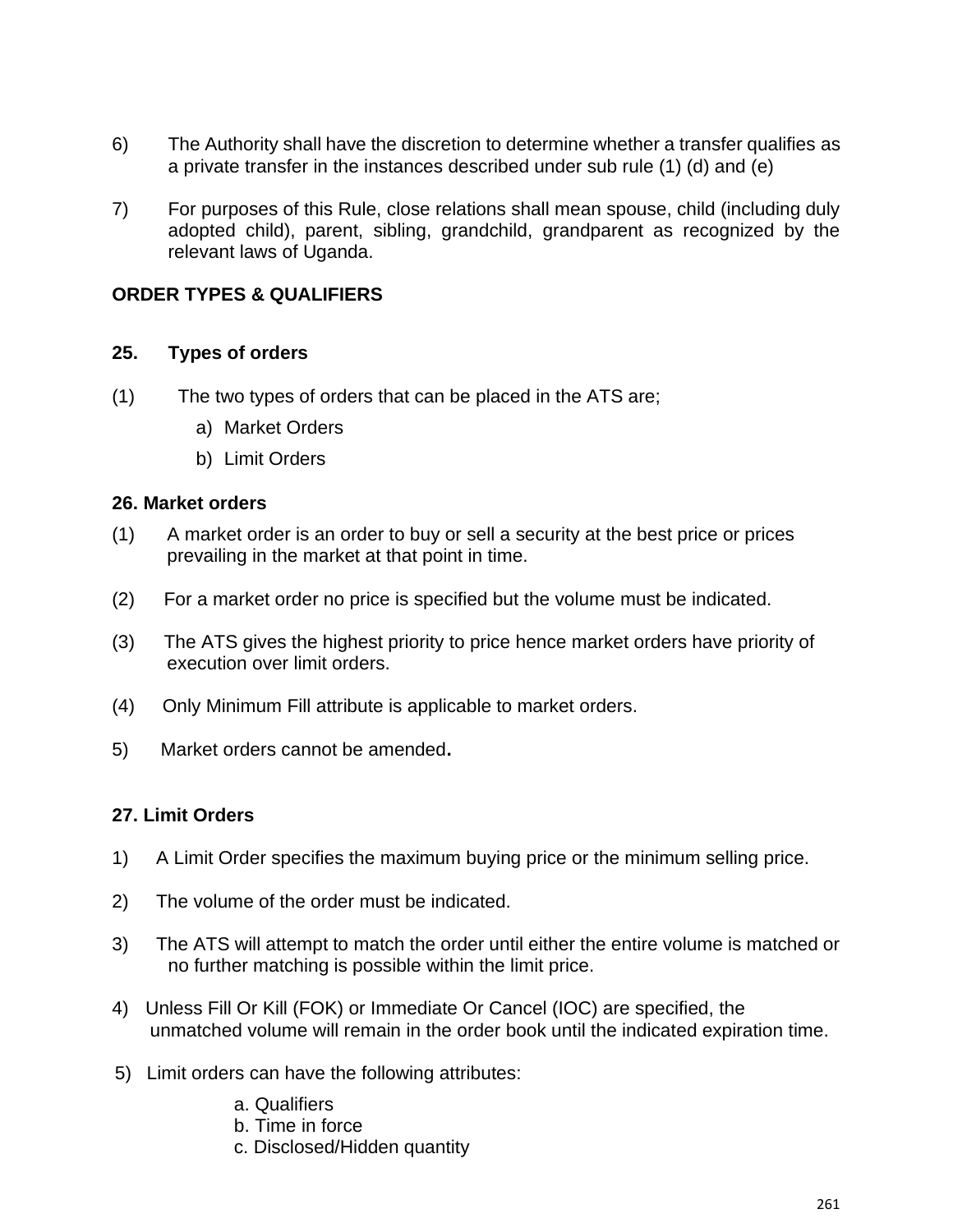## **28. Qualifiers**

- 1) The following order qualifiers modify the execution conditions of an order based on volume, time and price constraints.
	- a. Fill or Kill (FOK)
	- b. Immediate or Cancel (IOC)/ Take or Kill

# **29. Fill or Kill (FOK)**

- 1) An order qualified as Fill or Kill requires the immediate purchase or sale of a specified quantity, at a given price or better. If the whole order cannot be filled immediately, it is cancelled.
- 2) These orders do not get registered in the order book.
- 3) FOK orders cannot be entered during pre-opening session.

## **30. Immediate or Cancel (IOC)/ Take Or Kill**

- 1) An order qualified as immediate or cancel shall be executed immediately upon entry if there is a matching order in the system.
- 2) An order qualified as immediate or cancel shall be cancelled immediately upon entry if there is no matching order in the system.
- 3) Where an order qualified as immediate or cancel is partly executed, the remainder shall be immediately cancelled.
- 4) Orders qualified as immediate or cancel shall not be entered during pre-open.
- 5) It shall require the immediate purchase or sale for the whole or part of the specified quantity at the specified or better price.
- 6) Where no immediate execution occurs the order is cancelled. If the order is partly executed, the remainder is immediately cancelled.

## **31. Time in Force**

- 1) Time in force attributes limit the lifetime of an order in the order book. If an order does not indicate a time condition, it is only valid for the trading session day on which it was input.
- 2) The time in force attributes include;
	- a) Good Till Cancelled
	- b) Good Till Day
	- c) Day Order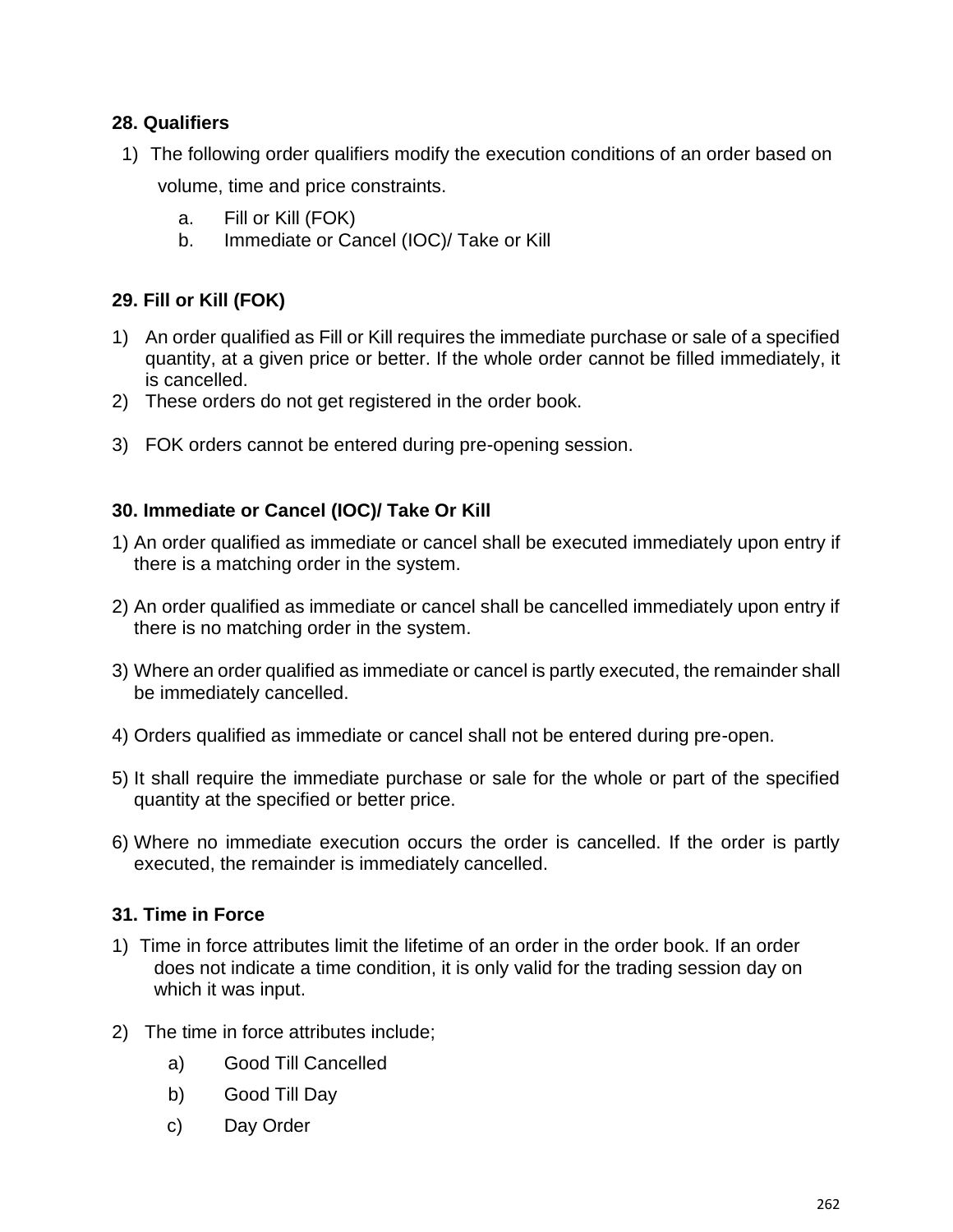## **32. Good Till Cancelled (GTC)**

- 1) A GTC order remains valid until it is automatically cancelled by the system on the expiry date being a date not later than thirty (30) days from the date on which it was input.
- 2) GTC orders cannot have Disclosed/Hidden Quantity and Minimum Fill attributes.

# **33. Good Till Day (GTD)**

- 1) A GTD order remains valid for a fixed number of days and if it is not executed within the validity period it shall expire at the end of the final day. It shall be automatically deleted from the list of pending orders.
- 2) GTD orders cannot have Disclosed/Hidden Quantity and Minimum Fill attributes.

# **34. Day Order (DO)**

- 1) The order is valid until the close of the trading day.
- 2) Day orders shall be automatically cancelled at the end of the trading day.

## **35. No Qualifiers**

- 1) Orders will be executed at the specified or better price.
- 2) Where a partial execution occurs, the remaining volume will stay in the order book.

## **36. Disclosed/ Hidden Quantity (Iceberg)**

- 1) The order size is revealed at the disclosed quantity and not at the full order quantity.
- 2) The disclosed quantity should be in multiples of 100 securities and the hidden quantity will not be visible to the market.
- 3) The disclosed quantity will cause execution to occur in blocks of disclosed quantity.
- 4) When the disclosed quantity is matched, a new order with the same initial volume is generated automatically and given a new time stamp.
- 5) The process will continue until the entire hidden quantity is matched or the order is cancelled or expired.
- 6) The disclosed quantity attribute is not valid for FOK or IOC orders.
- 7) Disclosed quantity attribute is only valid for Day orders.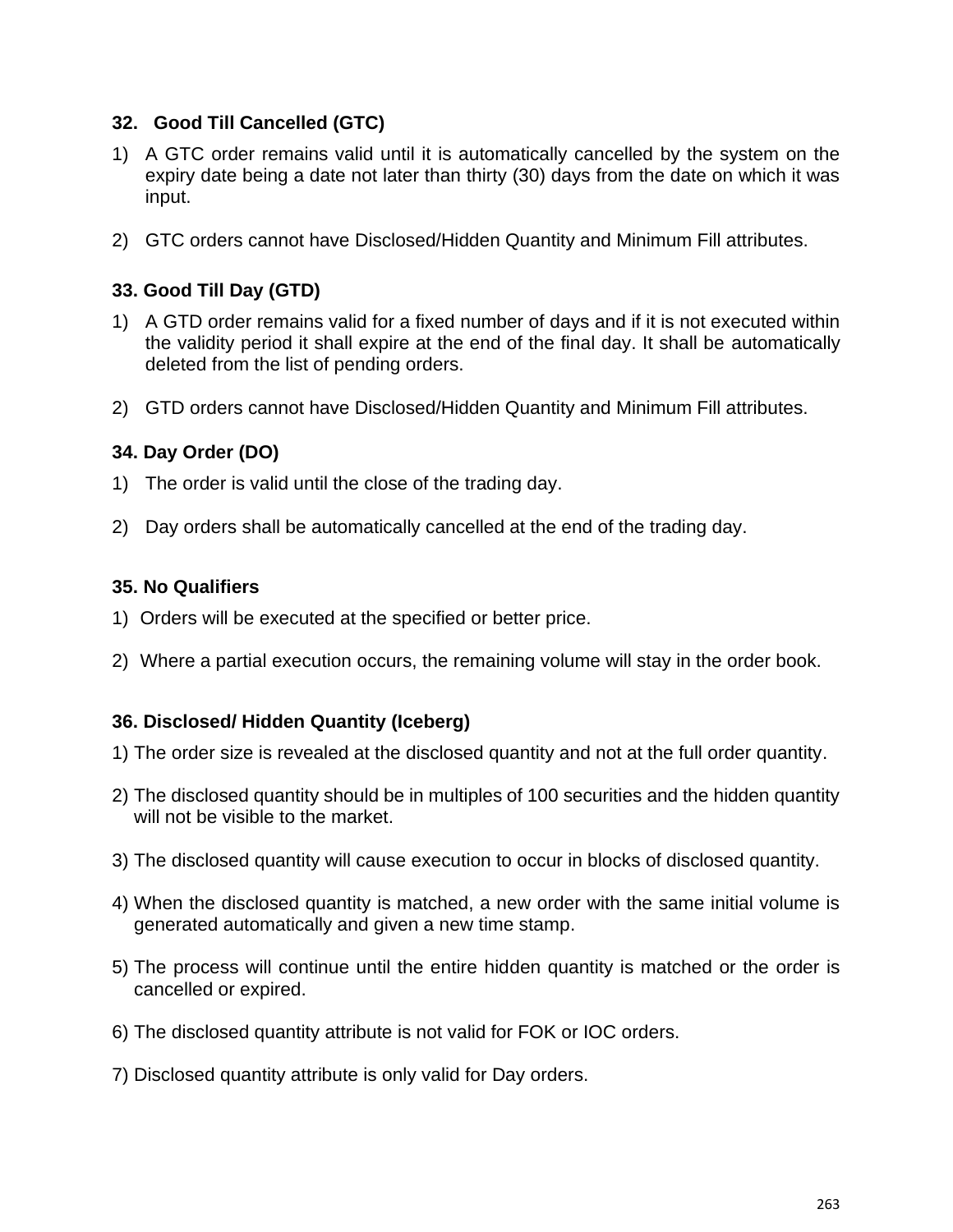## **37. Minimum Fill**

- 1) The ATS operators can specify a minimum fill for an order, that is, a minimum quantity of securities they are willing to buy or sell.
- 2) The minimum fill must be a minimum of 100 securities.
- 3) Minimum fill attribute is only valid for Day orders.

## **38. Order Input**

- 1) All orders shall be entered by ATS operators in the ATS through their Trading Console which shall then be processed by the ATS for validation, acceptance and execution.
- 2) Once the order is accepted by the ATS it shall be automatically time stamped and allocated an order ID which shall be used for all future references to the order.
- 3) Orders input into the ATS shall be anonymously displayed to the market.
- 4) A Trading Participant shall be solely responsible for the accuracy of details of orders entered into the ATS system in accordance with these rules.
- 5) The order entry instructions for equity securities shall include:
	- (a) Security code
	- (b) SCD Account
	- c) An indication whether it is a buy or sell order
	- d) Quantity
	- e) Price
	- f) Limit or Market Order
	- g) Order attributes
- 6) Following the entry of an order, the ATS shall validate the order by confirming that the seller's SCD account holds the required number of securities and that the same are available for trading.
- 7) Subject to clients instructions, ATS Operators shall use their best endeavors to buy and sell securities on the same trading day following the receipt of instructions from their respective clients, if the Trading Session is open or if not at the next available Trading Session.
- 8) An ATS Operator must stamp client orders to denote time of receipt and acceptance and must submit client bids and offers in the ATS promptly, for each security, for each individual order in the order in which they were received.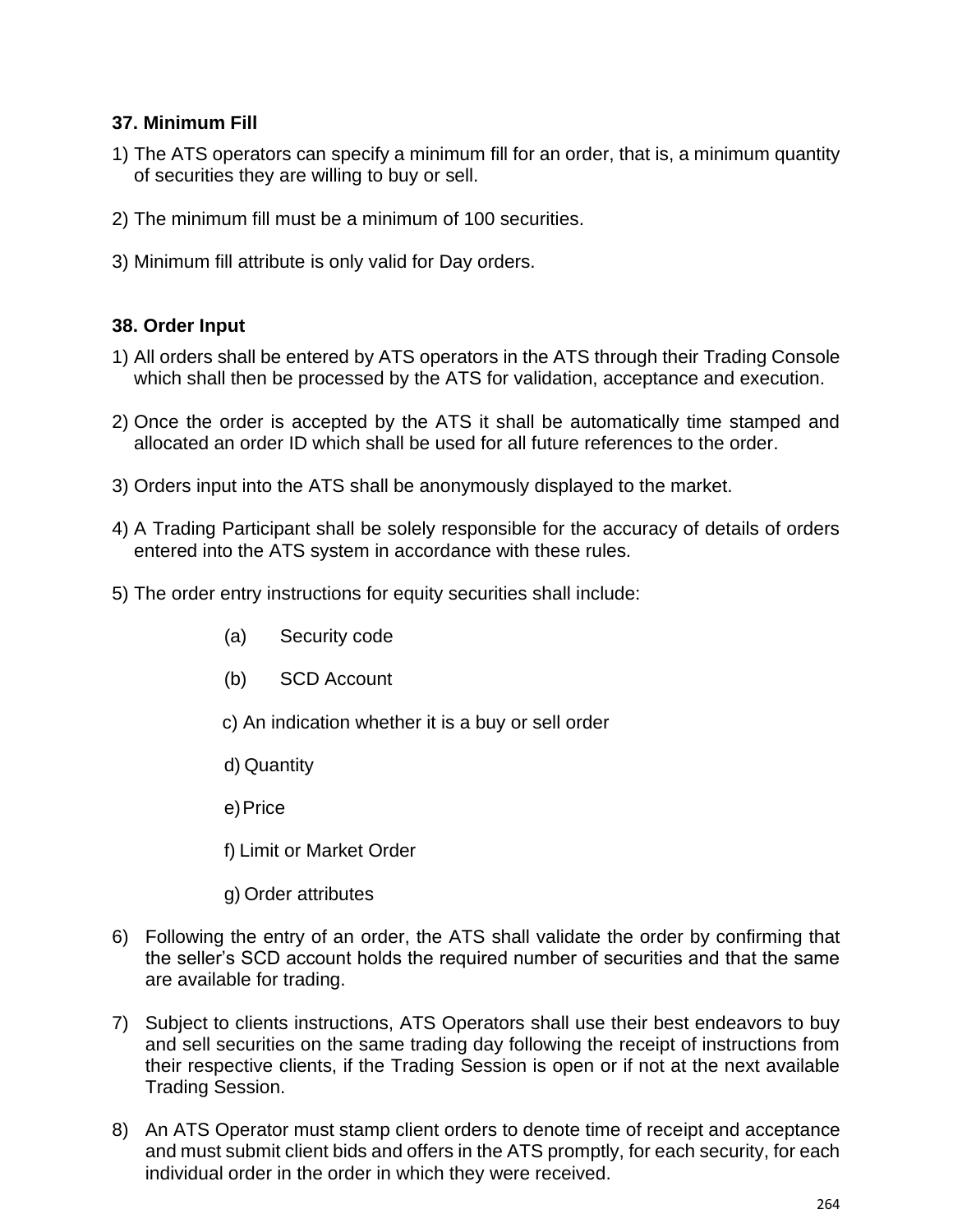- 9) Where an order fails validation, it shall be rejected and the reasons for such rejection given.
- 10) ATS Operators taking purchase orders from Institutional Investors shall ensure that such investors have in place financial arrangements, including bank guarantees, with a Custodian to ensure funds are available at the Clearing Bank prior to Settlement Time.
- 11) Placement of an order by an ATS Operator in the ATS shall be considered the primary mode of exposing an offer to buy or sell a security to the market

## **39. Matching of Orders**

- 1) All orders shall be ranked in the order book by reference to first price and then time.
- 2) Priority shall be given to the highest buy orders and the lowest sell orders.
- 3) When buy or sell orders are entered at the same buy or sell price priority shall be given to the earliest buy or sell order on a first-in-first-out basis.
- 4) Where no order qualifiers are specified for equity securities, orders will be executed at the specified or better price.
- 5) Where a partial execution of an order occurs the remaining volume will be registered in the order book preserving its original time stamp.

#### **40. Reference Price of a Security**

- 1) The equity reference price for an equity security shall be the Volume Weighted Average Price (VWAP) of transactions executed during the entire trading session of trading of the specific equity security.
- 2) Where there are no trades for an equity security in the current trading session, the equity reference price for that security shall be that of the previous trading session.
- 3) The volume weighted average price for an equity security will be calculated using all transactions executed during the entire trading session for that particular security.
- 4) The VWAP shall be calculated as follows:

# **VWAP = Total value traded in the session Total volume traded in the session**

5) Odd lot transactions shall be counted for the purposes of computing the index, the equity reference price and the market capitalization for equity securities.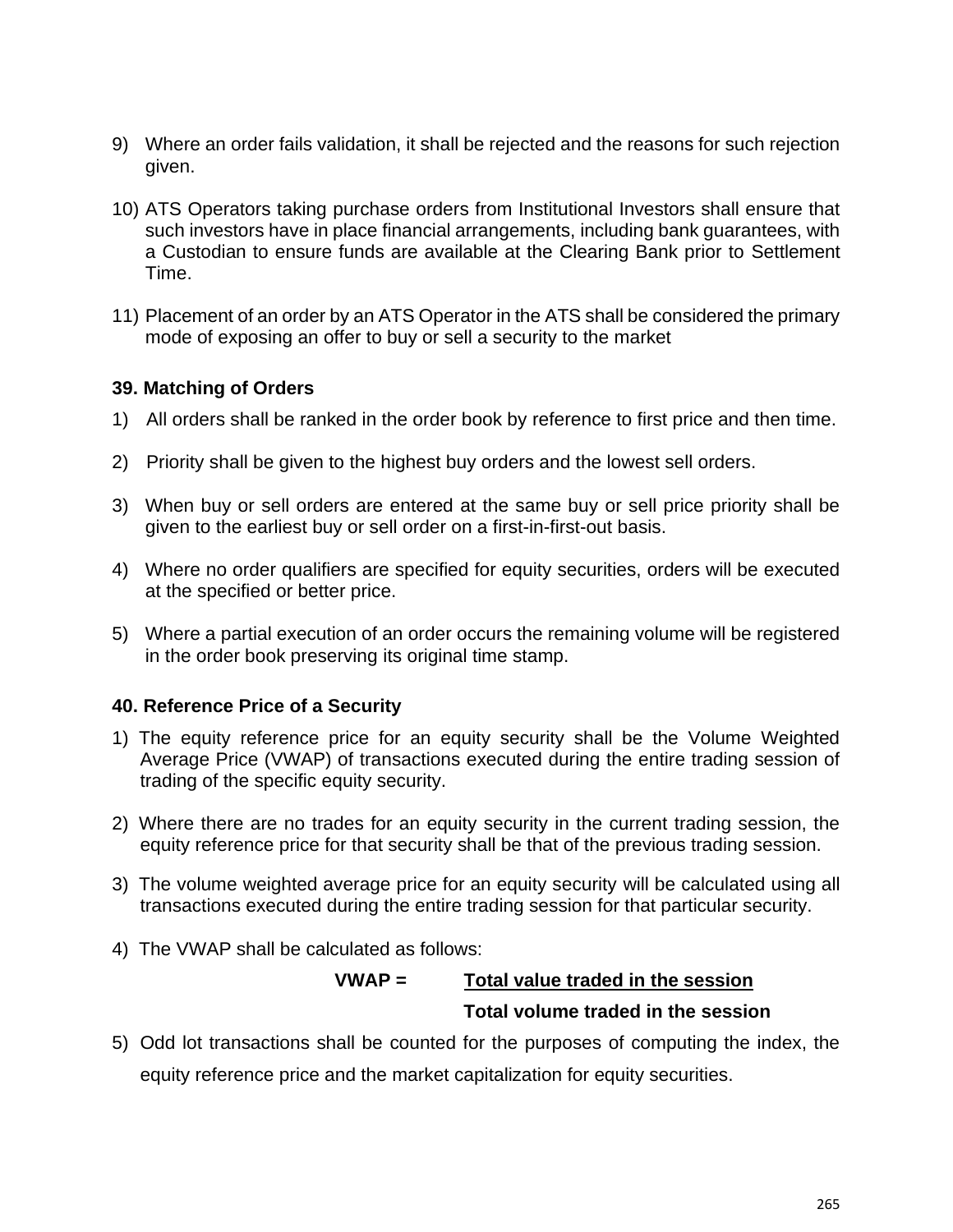# **41. Bidding Advance and Dealing spreads**

The bidding advance and dealing spreads shall be as follows:

| <b>Price Range (UgShs)</b> | <b>Tick Size(UgShs)</b> |
|----------------------------|-------------------------|
| $0 - 19.9$                 | 0.10                    |
| $20 - 49.9$                | 0.25                    |
| $50 - 99.9$                | 0.50                    |
| 100 and above              |                         |

## **42. Limits on bids and offers**

- 1) The daily allowed price movement for any equity security in a single trading session shall be no more than 15% above or below the reference price.
- 2) Rule 42(1) above shall not be applicable with respect to an equity security where:
	- a) The Issuer announces its financial results or material information;
	- b) It is the first session for the trading of the security ex entitlement;
	- c) The security has not traded for over three calendar months;
	- d) Trading is in respect of rights;
	- e) It involves a transaction to be carried out on the AON Board;
- 3) Where rule 42(2) is applicable, no market order shall be accepted by the ATS.
- 4) Where the price movement limits have been lifted in accordance with Rule 42 (1) above, trading participants shall not abuse the limits while placing orders
- 5) The Exchange may for a period of not more than 24 hours, freeze and thereafter cancel any trade executed on the ATS and which it deems to be in abuse of this Rule any trading participant found culpable for abusing the removal of limits shall be liable to a penalty prescribed under the USE Charges , Fees and Penalty Rules.

## **43. Price Determination of a Newly Listed Equity Security**

- (1) There shall be no price spreads for a newly listed equity security during pre-open.
- (2) The daily allowable price movement limits shall not apply on the first day of trading in a newly listed equity security.
- (3) Only limit orders with disclosed quantities shall be permitted for this security.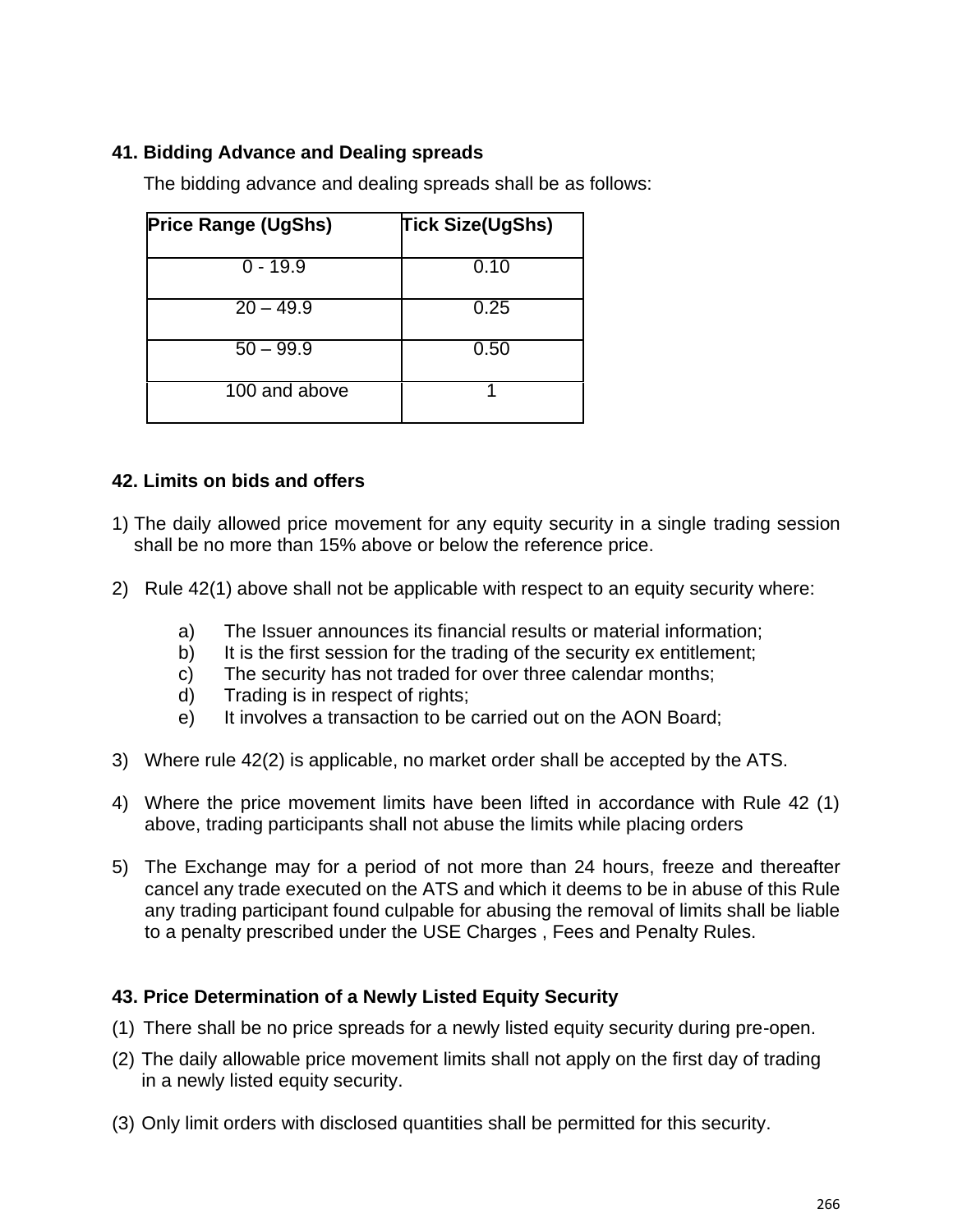(4) In the event that an opening price for a newly listed equity security is not determined during the opening auction, the security shall proceed to continuous trading and the first trade shall be the opening price.

## **44. Trading Status of a Security**

The following status shall be indicated against individual securities in accordance with the timetable provided by the Issuer:-

- **'s'** To signify that the security has been suspended from trading and no transactions shall be recorded on that particular security.
- **'cd'** To signify that the security is trading cum dividend.
- **'cb'** To signify that the security is trading cum bonus.
- **'xd'** To signify that the security is trading ex-dividend. The status shall remain until the dividend is paid.
- **'xb'** To signify that the security is trading ex-bonus. The status shall remain until the securities are issued and available for trading.
- **'cr'** To signify that the security is trading cum rights.
- **'xr'** To signify that the security is trading ex rights. The status shall remain until the right is issued and is available for trading.
- **'q'** To indicate thatthe auditors'opinion on the annual financial statements of the company is qualified. The annotation shall be removed once the company produces an unqualified opinion of itsnnauditor. The Exchange shall also indicate where any other circumstances relating to an auditors' opinion exist in regard to the financial statements of the company.

## **45. All Or None (AON) Transactions.**

- 1) An AON order shall match when the price is matched and the fixed quantity is filled in its entirety simultaneously.
- 2) AON trades shall be matched in conjunction with the Normal and Odd-Lots board during continuous trading.
- 3) AON transactions shall take place during continuous trading. AON orders shall not be accepted during the Pre-Open or when the Normal board is in the Opening Auction.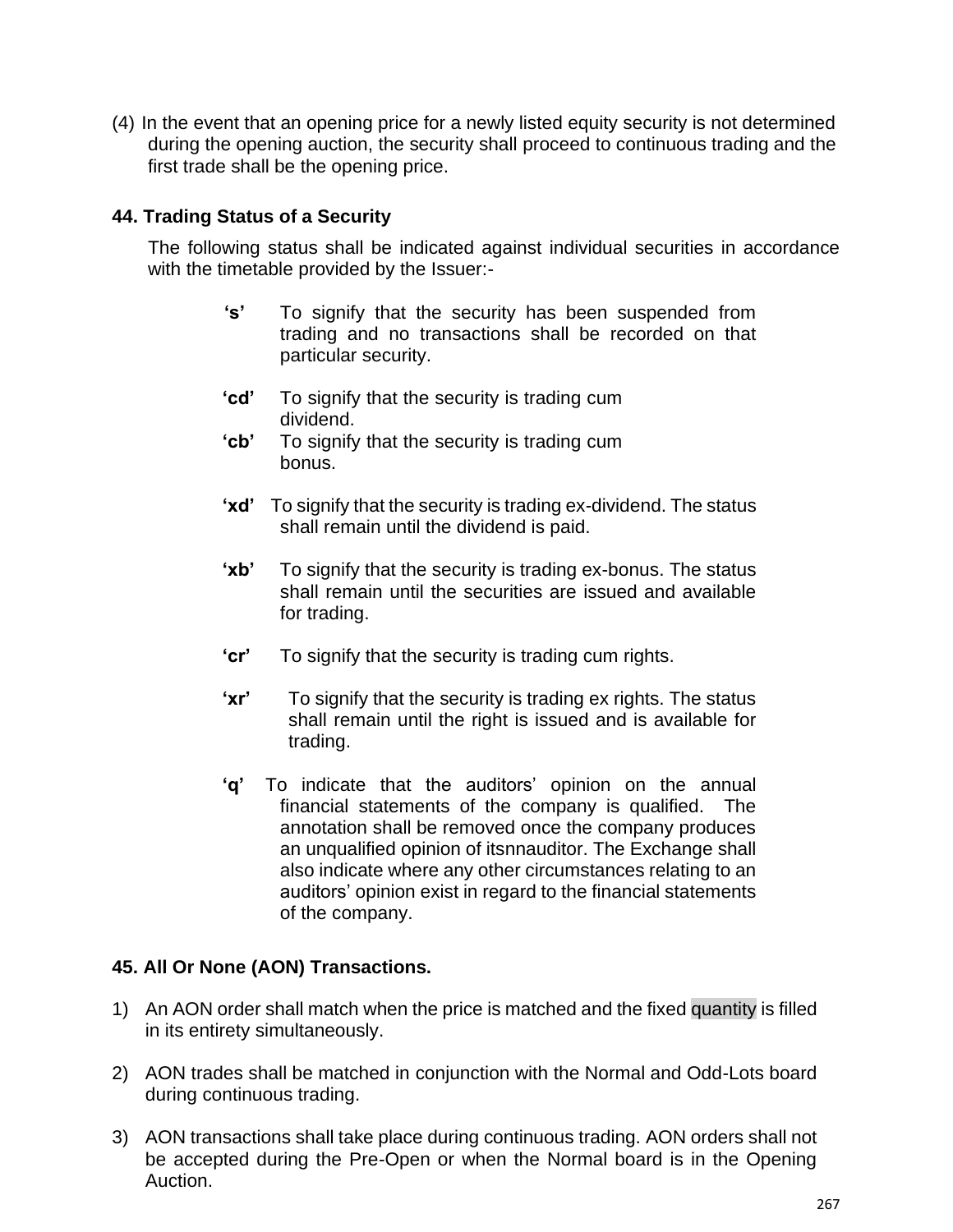- 4) AON trades shall be posted during the continuous trading session.
- 5) AON orders shall be valid when quoted with both a price and fixed quantity as matching criteria. (As a limit order).
- 6) The AON block shall be used for the purposes of updating indices, VWAP and the closing price and shall be included in the market volume statistics.
- 7) AON orders can only be amended, suspended or deleted during continuous trading by an ATS Operator.
- 8) Except where otherwise expressly stated, all other rules governing trading on the Normal Board shall apply to AON trades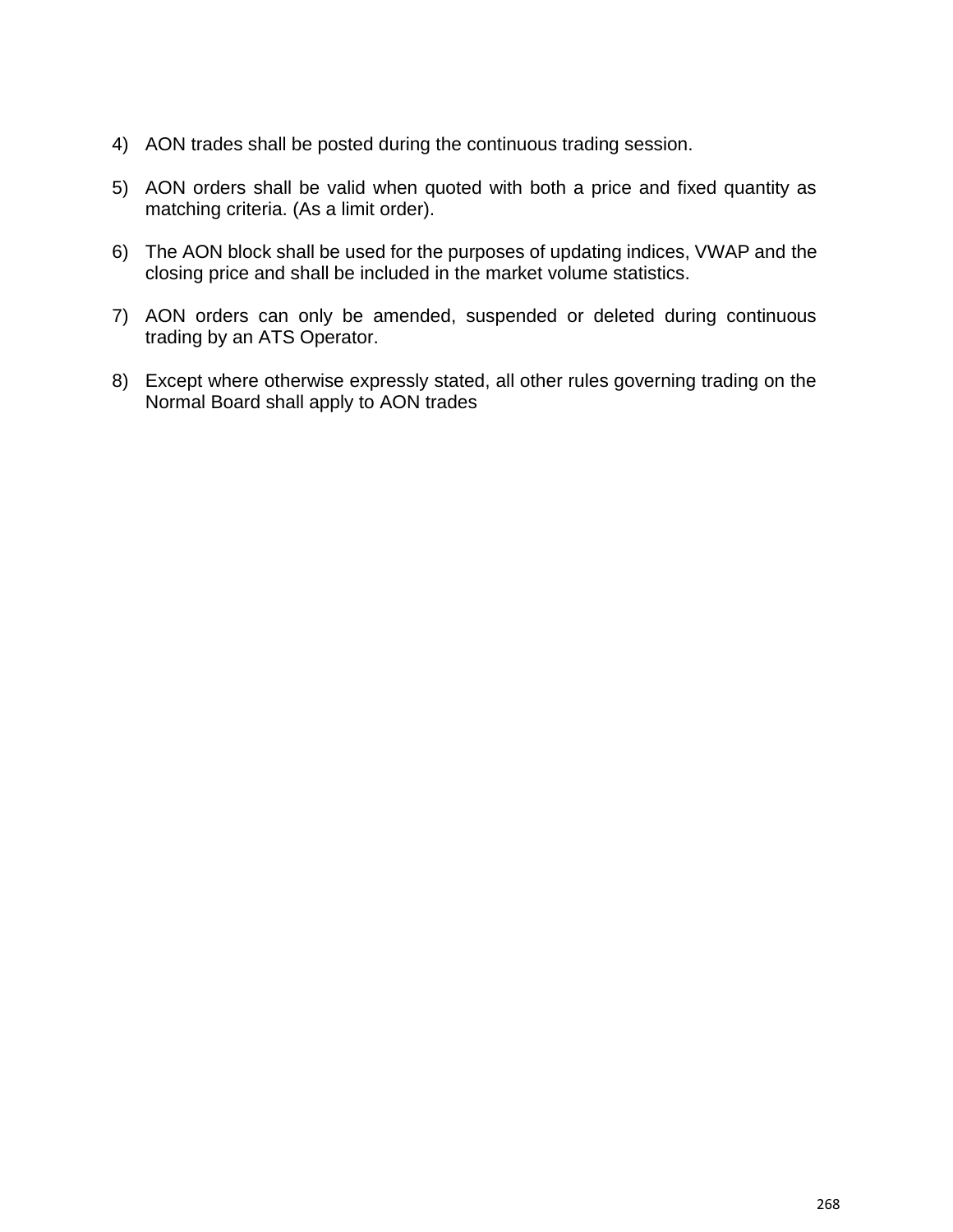## **PART IV -FIXED INCOME SECURITIES TRADING**

#### **FISM BOARD AND TRADING**

#### **46.Fixed Income Securities Board**

- 1) Fixed income securities shall be traded daily on the Fixed Income Securities Board in the ATS.
- 2) The minimum board lot on the Fixed Income Securities board shall be one unit.
- 3) All transactions of fixed income securities issued by the Government shall be settled on EAT T+1 ( for auction bids) and on T for secondary trading.
- 4) All transactions of fixed income securities issued by a body corporate shall be settled by T+3.

#### **47.Fixed Income Securities Trades**

- 1) Only Trading Participants will be allowed to trade in corporate bonds.
- 2) Only Trading Participants who are designated as Government Securities Dealers will be allowed to trade in Government Securities.
- 3) Fixed income securities shall be listed in a separate order book on the Fixed Income Securities Board.
- 4) Fixed income securities with periodic partial principal repayments shall be traded at the subsequent minimum nominal value following the partial principal repayments.
- 5) Where fixed income securities traded bear a floating rate of interest, the daily applicable reference interest rate shall be displayed on the fixed income securities board at the start of the trading session.
- 6) All fixed income securities shall be traded cum coupon up to the date fixed for the closure of books for determination of entitlements as communicated by the issuer.
- 7) A fixed income security issued by the Government shall not be traded within the last 2 working days of the principal redemption.
- 8) A fixed income security issued by a body corporate shall not be traded within the last 3 working days of the principal redemption.

#### **48.Trading Hours**

- 1) Trading of listed fixed income securities shall be conducted from Monday to Friday continuously in daily trading sessions commencing at 9.00 a.m. and closing at 3.00 p.m. each day.
- 2) Rules 15(2) and (3) under equities trading procedures shall apply.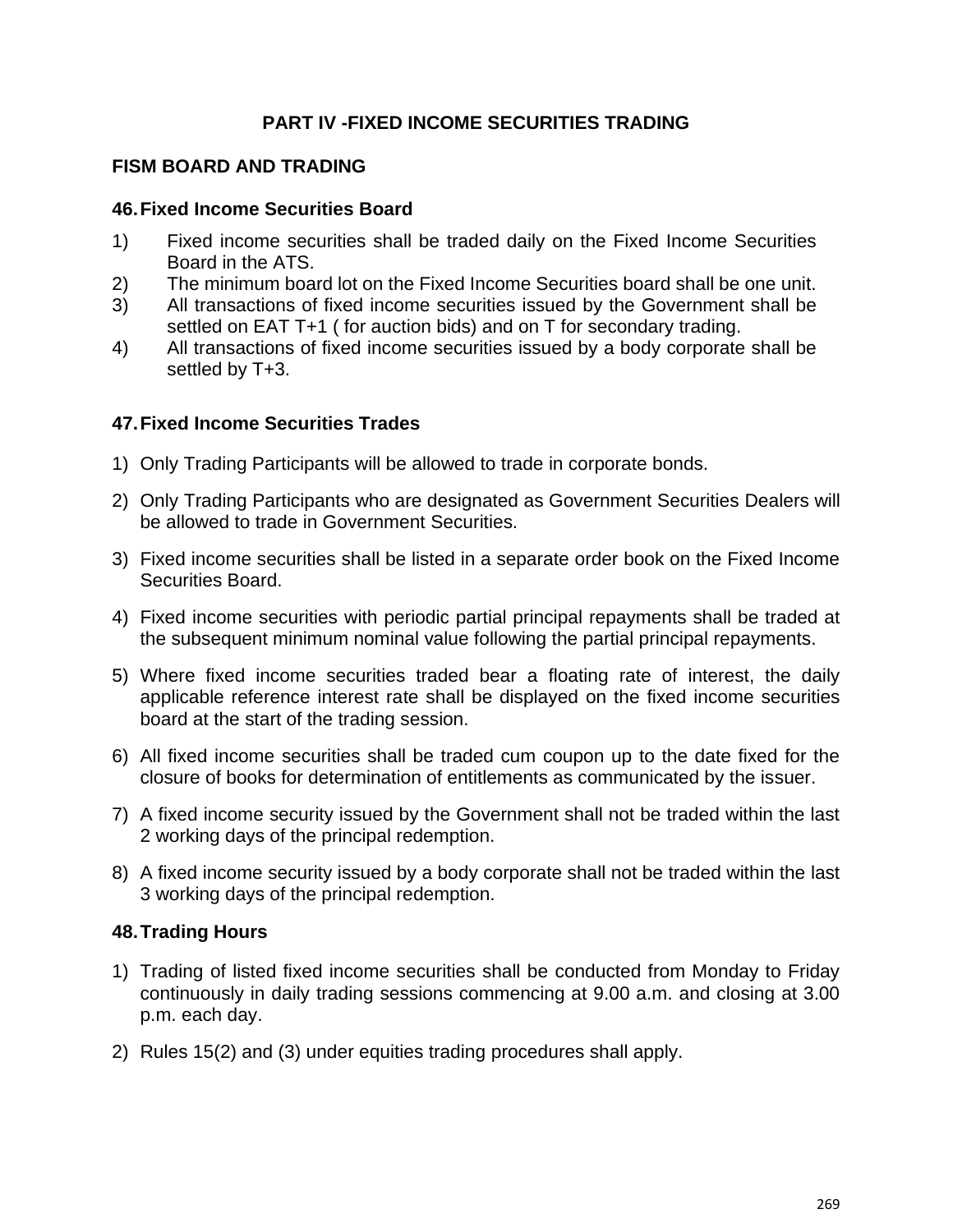# **49.Trading Sessions**

- 1) Continuous Trading : Orders shall be entered and matched on a continuing basis during trading.
- 2) Closing Session: The trading session for fixed income securities shall close at 3:00 p.m.

# **50.Order Input**

- 1) All orders shall be entered by ATS operators in the ATS through their trading terminals which shall then be processed by the ATS for validation, acceptance and execution.
- 2) The minimum board lot on the Fixed Income Securities board shall be one unit.
- 3) Once the order is accepted by the ATS it shall be automatically time stamped and allocated an order ID which shall be used for all future references to the order.
- 4) Orders input into the ATS shall be anonymously displayed to the market.
- 5) The order entry instructions for fixed income securities shall include:
	- a. Security code
	- b. SCD Account
	- c. An indication whether it is a buy or sell order.
	- d. Quantity/Volume.
	- e. Yield and price (clean price).
	- f. Duration of validity of instructions; and
	- g. Respective order attributes.
	- 6) Following the entry of an order, the ATS shall validate the order by confirming that the seller"s SCD account holds the required number of securities and that the same are available for trading.
	- 7) Where an order fails validation, it shall be rejected and the reasons for such rejection given.

## **51. Matching of Orders**

- 1) All orders shall be ranked in the order book by reference to first price and then time.
- 2) Priority shall be given to the highest buy orders and the lowest sell orders.
- 3) When buy or sell orders. are entered at the same buy or sell price priority shall be given to the earliest buy or sell order on a first-in-first-out basis.
- 4) Orders for fixed income securities shall execute when the yield or clean price matches.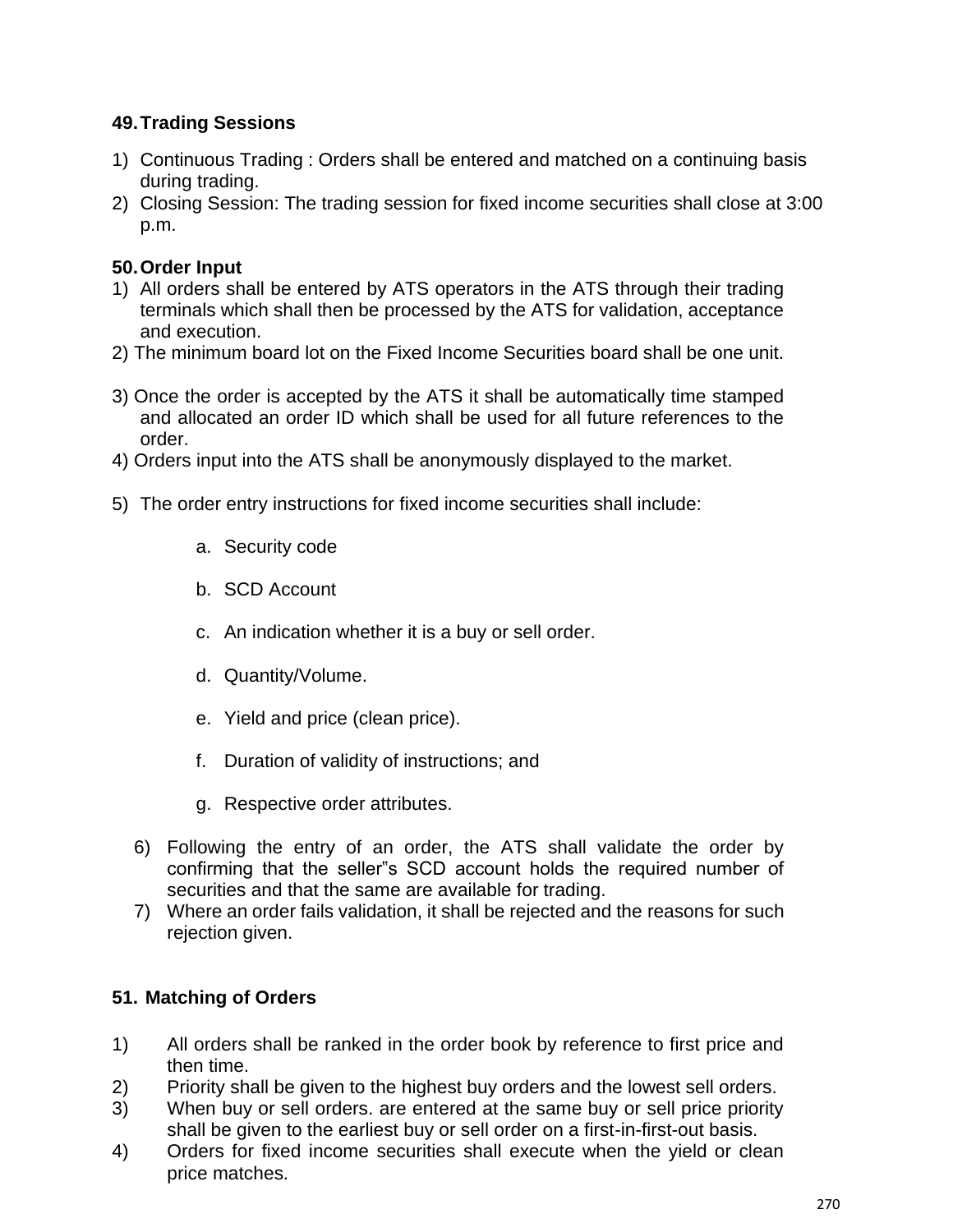- 5) Where a partial execution of an order occurs the remaining volume will be registered in the order book preserving its original time stamp.
- 6) Under secondary trading for government securities matching of orders may be by joint reporting of a successful offer/ bid directly agreed between government securities dealers through the ATS by the transacting dealers.

# **ORDER TYPES & QUALIFIERS**

**52.** Order types and qualifiers described under Rules 25 -37 and Rule 44 shall apply to Fixed Income securities trading.

## **53. Reference Price of a fixed income security**

The bond reference price of a fixed income security shall be the last traded clean price and for a newly listed fixed income security shall be the average price received from the primary market.

## **54. Sell Buy Backs**

- 1) The parties to a Sell Buy Back Transaction shall negotiate and sign a Sell Buy Back Contract containing the following minimum information prior to the execution of the Sale Buy Back Transaction:
	- a. Security Name
	- b. Quantity
	- c. Price (Dirty and Clean)
	- d. Duration and validity of instructions
	- e. Second leg price (Dirty and Clean)
- 2) The parties to a Sell Buy Back Transaction shall report to the Exchange a Sell/Buy Back transaction concluded during a given trading session.

#### **55.Cancellation or Amendment of transactions**

- 1) Cancellation of transactions shall only be done in instances of fraud, system malfunction and with the approval of the Chief Executive of the Exchange.
- 2) Where an order has been partially executed, the unexecuted portion of the order may be cancelled.
- 3) ATS operators shall have access only to orders input by them in the ATS for amendment.
- 4) Orders shall only be amended in respect of price/ yield, volume attributes or duration of validity of instructions.
- 5) An amended order shall be considered to be a new order with a new time stamp.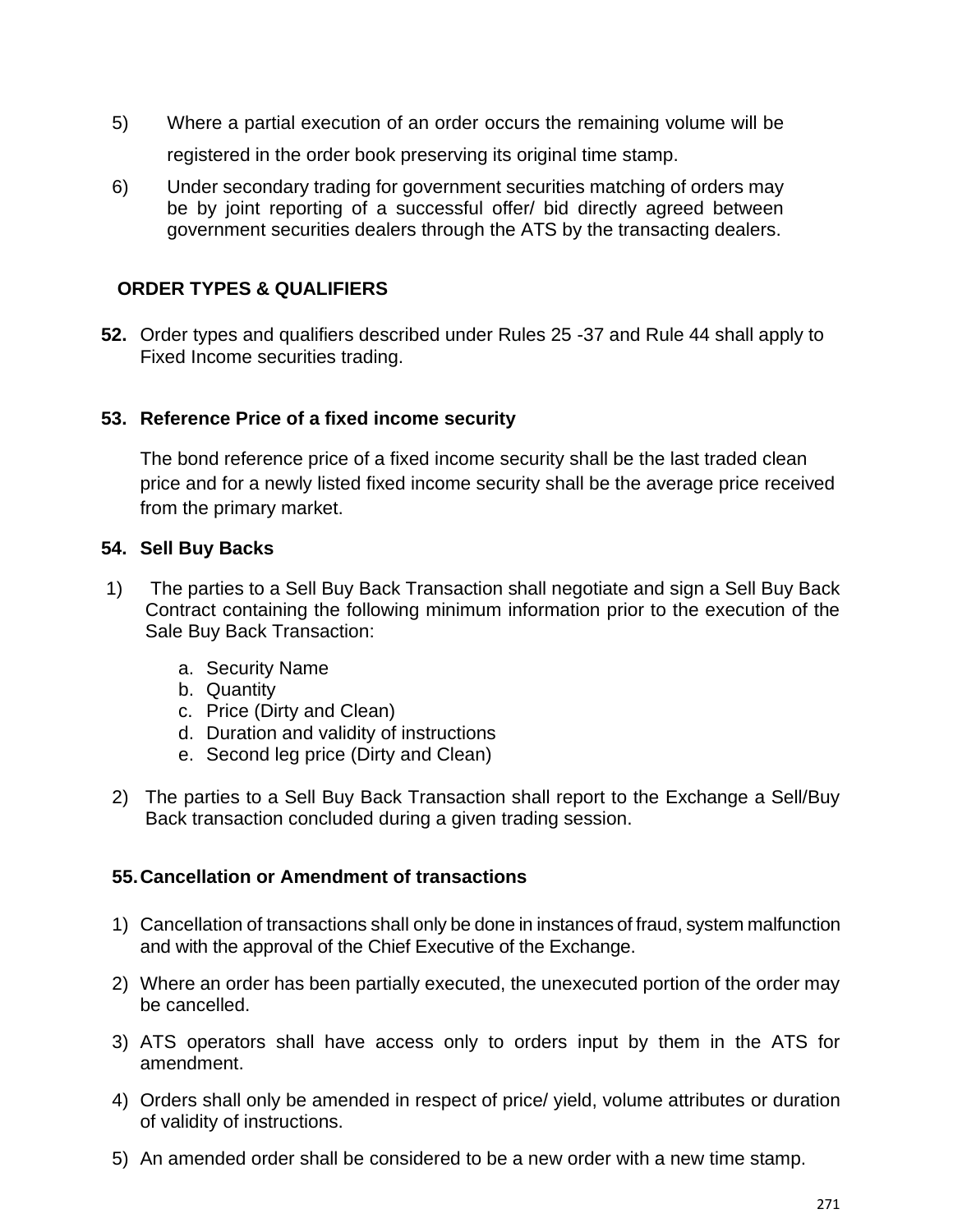#### **PART V- TRADING, MARKET AND SECURITY HALTS GENERAL PROVISIONS (Applicable to trading in both Equities and Fixed Income segments)**

## **56. Trading Halts**

- 1) The Chief Executive may vary the duration of trading and/or suspend trading for one or more trading sessions or any part of a trading session.
- 2) A trading halt may be imposed by the Exchange for a time period during a trading session or may be extended beyond one trading session.
- 3) The Exchange shall inform the Trading Participants of trading halts via the announcement system of the ATS and shall notify the Authority in the event of a trading halt.

## **57. Market Halts**

- 1) A market halt can occur during a trading session in the following circumstances:
	- a. Due to a technical failure of the ATS
	- b. When the All Share Index decreases by more than 5% at the opening session compared to its closing value or during the continuous session compared to its opening value. The halt will not be for more than 15 minutes.
	- c. Where in the opinion of the Chief Executive circumstances exist or are about to occur that could result in other than the transparent, fair and orderly trading of the listed securities.
	- d. The Exchange shall make a public announcement of a market halt that extends beyond one trading session and notification shall be given to the Authority.

#### **58. Security Halts**

- 1) The Exchange may temporarily halt trading in one or more securities in the following circumstances:
	- a. Upon the request of the Authority;
	- b. Prior to obtaining a clarification from the concerned Issuer on a report regarding the Issuer which has been brought to the attention of the Exchange.
	- c. When there are unusual market movements in price/volume of a security.
	- d. Where trading in a security is being or could be undertaken by persons possessing unpublished price sensitive information that relates to that security
	- e. Where in the opinion of the Chief Executive circumstances exist or are about to occur that could result in other than the transparent, fair and orderly trading of the specific securities.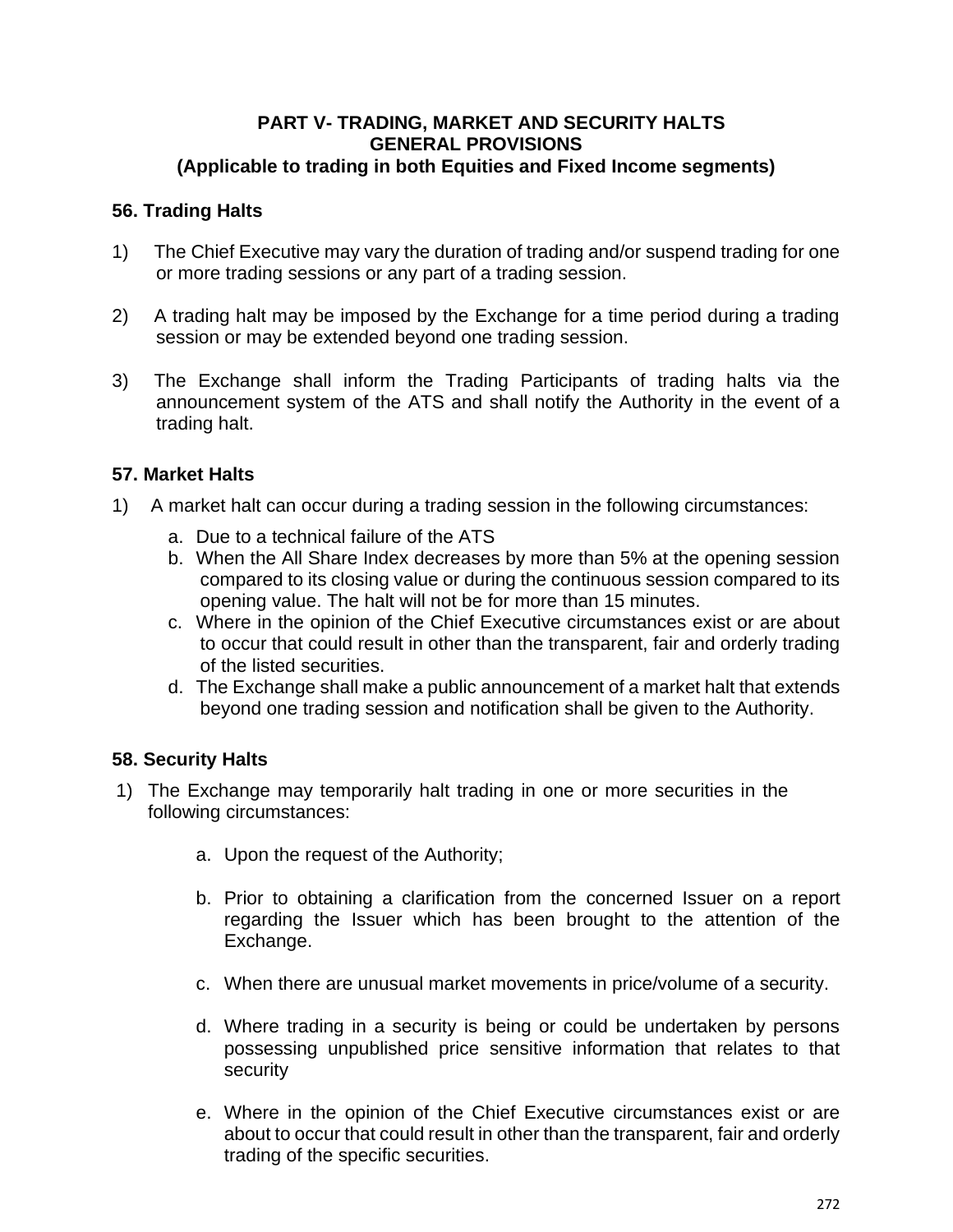- 2) Trading Participants shall be prohibited from effecting transactions in the security/securities for which a halt of trading has been announced.
- 3) Where the Exchange has reasonable grounds to suspect collusion or market manipulation, the Exchange may delete the orders in the order book at the time of halt.
- 4) Where the orders are not deleted by the Exchange, Trading Participants may withdraw their own orders during the period of halt. No other changes to the order book shall be permitted during the halt.
- 5) The Exchange may upon the request of a Trading Participant, delete all the outstanding orders in the order book of the security/securities on which there has been a halt.
- 6) The Exchange shall immediately inform the Issuer of any halt in the trading of its securities other than for the purposes of making an announcement and in any event no later than 30 minutes after such halt is imposed.
- 7) Trading in the security/securities will resume as soon as the clarification from the Exchange or the issuer is disseminated to the market.
- 8) When the halt is lifted, trading in the security/ securities will resume as per the current market status.

#### **59. Cancellation and Amendment of transactions**

- 1) Orders displayed in the order book can be amended prior to execution.
- 2) The order shall only be amended in respect of price, volume and time attributes.
- 3) Core attributes such as client ID, security ID and order type (buy/sell) cannot be amended.
- 4) Where there is a price change or change in volume, the amended order shall be considered to be a new order with a new time stamp.
- 5) Executed trades can be amended or cancelled based on mutual agreement between the trading participants involved in the trade and with the prior approval of the Exchange.
- 6) The cancellation/amendment will be effected on the market day on which the trade took place.
- 7) A trade cannot be cancelled or amended if the buyer involved in the trade has subsequently sold the securities purchased earlier during the same trading session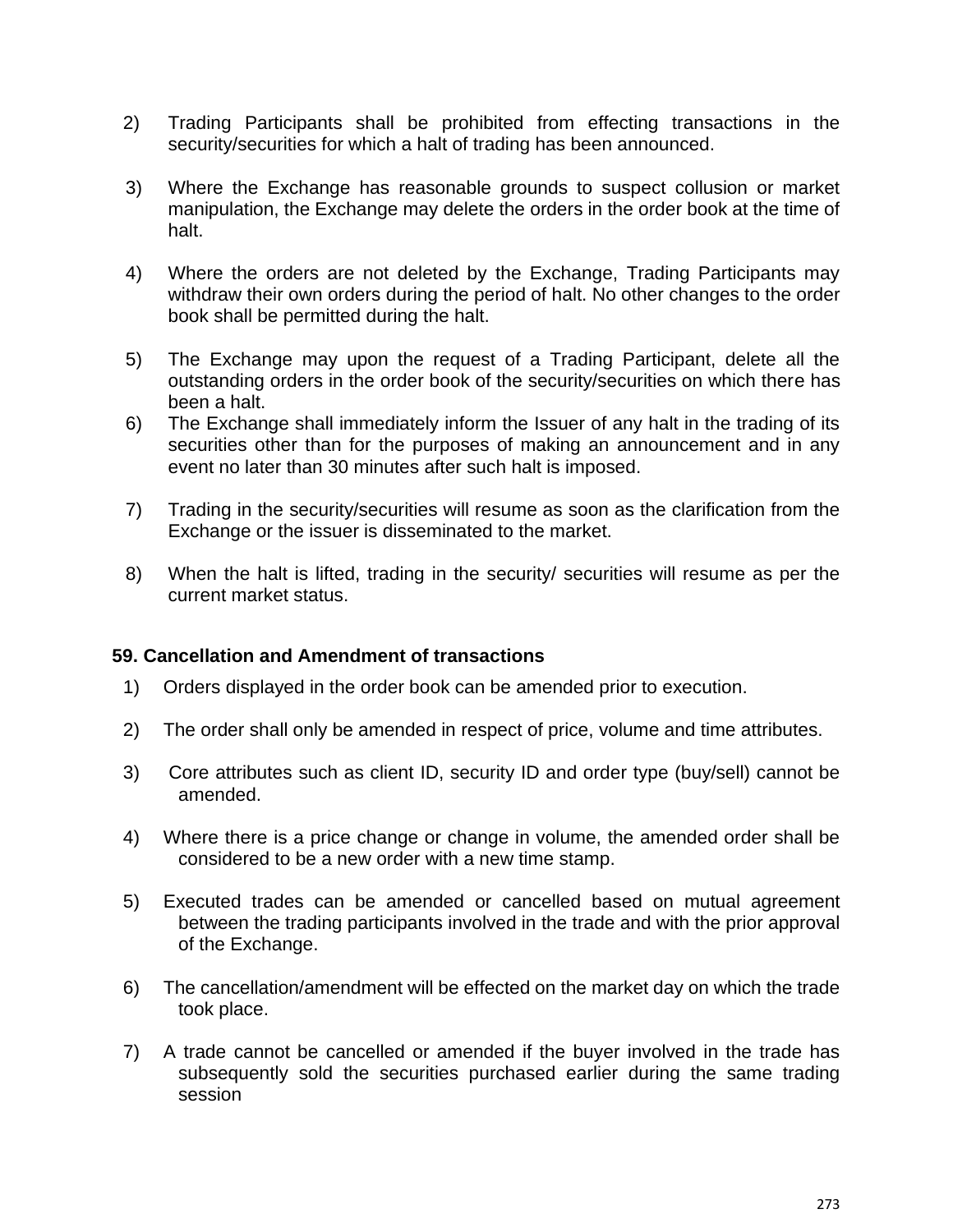- 8) Following agreement between the trading participants involved in the trade, a written request for trade cancellation/amendment shall be forwarded to the Exchange by both parties involved in the trade.
- 9) Upon receipt and if deemed fit, the Exchange will approve the trade cancellation/amendment and make the necessary adjustment to the trade. The trading participants involved in the trade and the market will be informed of the trade cancellation/amendment.
- 10) A trade cancellation/amendment shall be initiated by the selling trading participant involved in the trade.
- 11) In case of a trade amendment only the volume of the trade is amended and can only be decreased.

## **60. Exclusion of liability**

- 1. When acting in good faith and without negligence, the Exchange shall not be liable to any person for:
- 2. Any loss of opportunity, profit, goodwill, interest or use of money or securities;
- 3. Any other special, indirect or consequential loss, damage, expense, liability or claim; which is suffered resulting from the failure of the ATS Service.
- 4. Where the Exchange or a Trading Participant is unable to operate the ATS Service due to a market halt, security halt or system failure, or due to an Act of God or force majeure or any act outside the control of the Exchange, the Exchange shall not be liable to pay any compensation or indemnity to any person who incurs a loss as a result of a delay in effecting any transaction.

#### **61. Dispute Resolution**

- 1) The Trading Manager shall be responsible for interpreting the Trading Rules and settling all disputes on the Trading Floor.
- 2) Any person aggrieved by any decision of the Trading Manager may appeal to the Chief Executive. If the aggrieved party is not satisfied with the decision of the Chief Executive they may appeal to the Authority.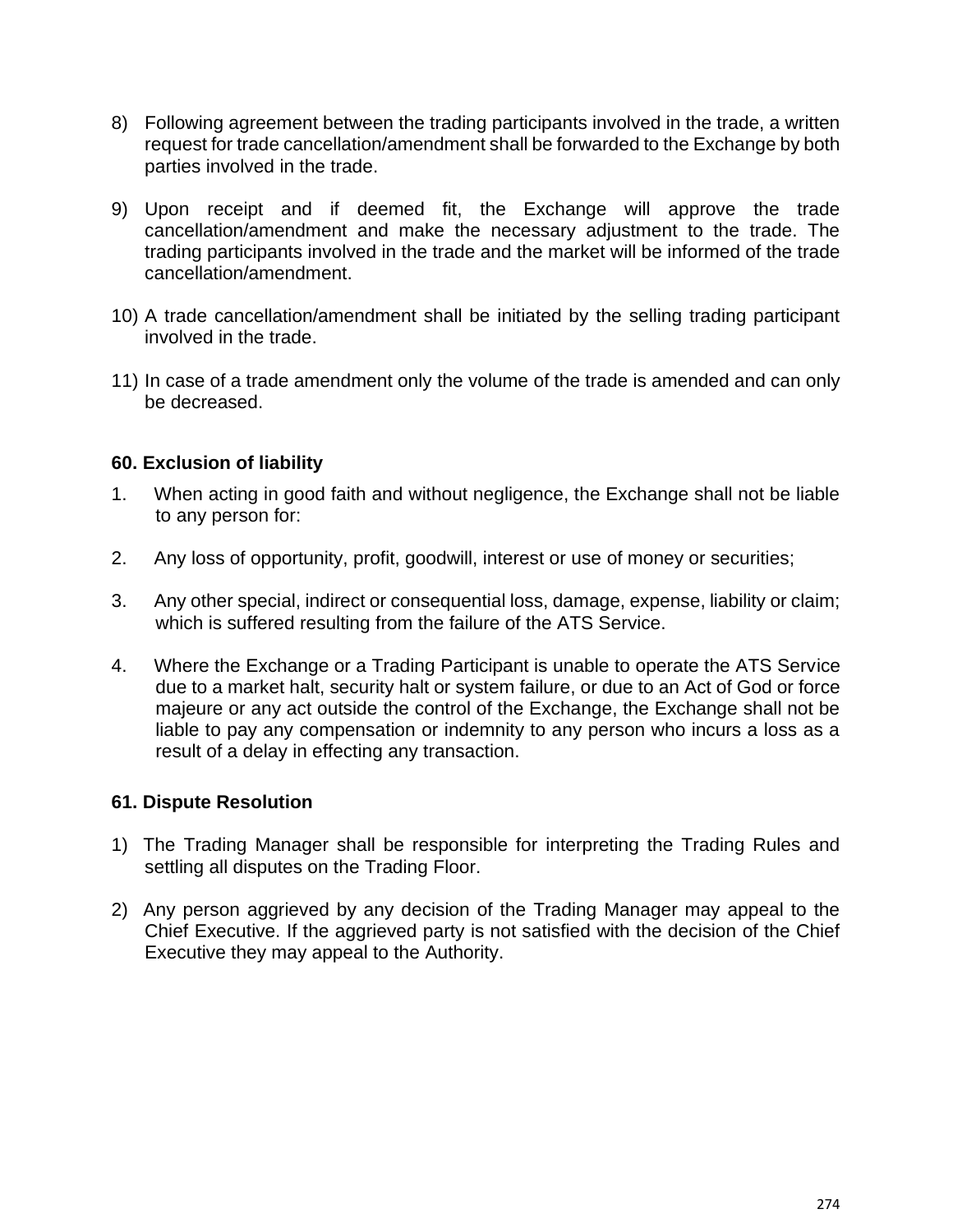## **62. Official Price List and Other Market Information**

- 1) The ATS shall maintain an order book for each security listed on the Exchange, divided into bids and offers and all information relating to executed trades shall be electronically communicated to the Trading Participants' representatives in a report known as a trading summary report.
- 2) The Exchange's Official Price List, Market Report and all reports generated by the ATS are the sole property of the Exchange. The copyrights of the Exchange therein are reserved. No person may make a commercial use of the proprietary information of the Exchange in any form or manner whatsoever, unless prior written consent has been given by the Exchange and on such terms and conditions for such use as the Exchange at its absolute discretion shall impose.
- 3) All copyright subsisting in the Exchange's Share Index, and all other indices that the Exchange may from time to time create and their constituent lists vests in the Exchange.
- 4) Transmission of live feeds of market data and information generated through the ATS shall be the sole property of the Exchange and redistribution of such live feeds is not permitted without the express prior written consent of the Exchange.
- 5) The Exchange shall publish information on the prices, the traded volumes and the index.
- 6) The Exchange shall determine the particulars to be published for all listed securities, and the form in which and the precise time within which the information is to be provided, as well as the means by which it is to be made available, having regard to the nature, size and needs of the market concerned and of the investors operating on that market.

#### **63. Actions by the Exchange**

- 1) Where a Trading Participant fails to settle their account in accordance with these Rules, the Exchange will invoke the procedures under these Rules and the Guarantee Fund Procedures of 2020 and shall impose penalties for failed settlement in accordance with the said procedures and the USE Fees, Charges and Penalties Rules 2020.
- 2) The Chief Executive shall have the power to take such action as may be required in order to maintain a transparent, fair and orderly market.